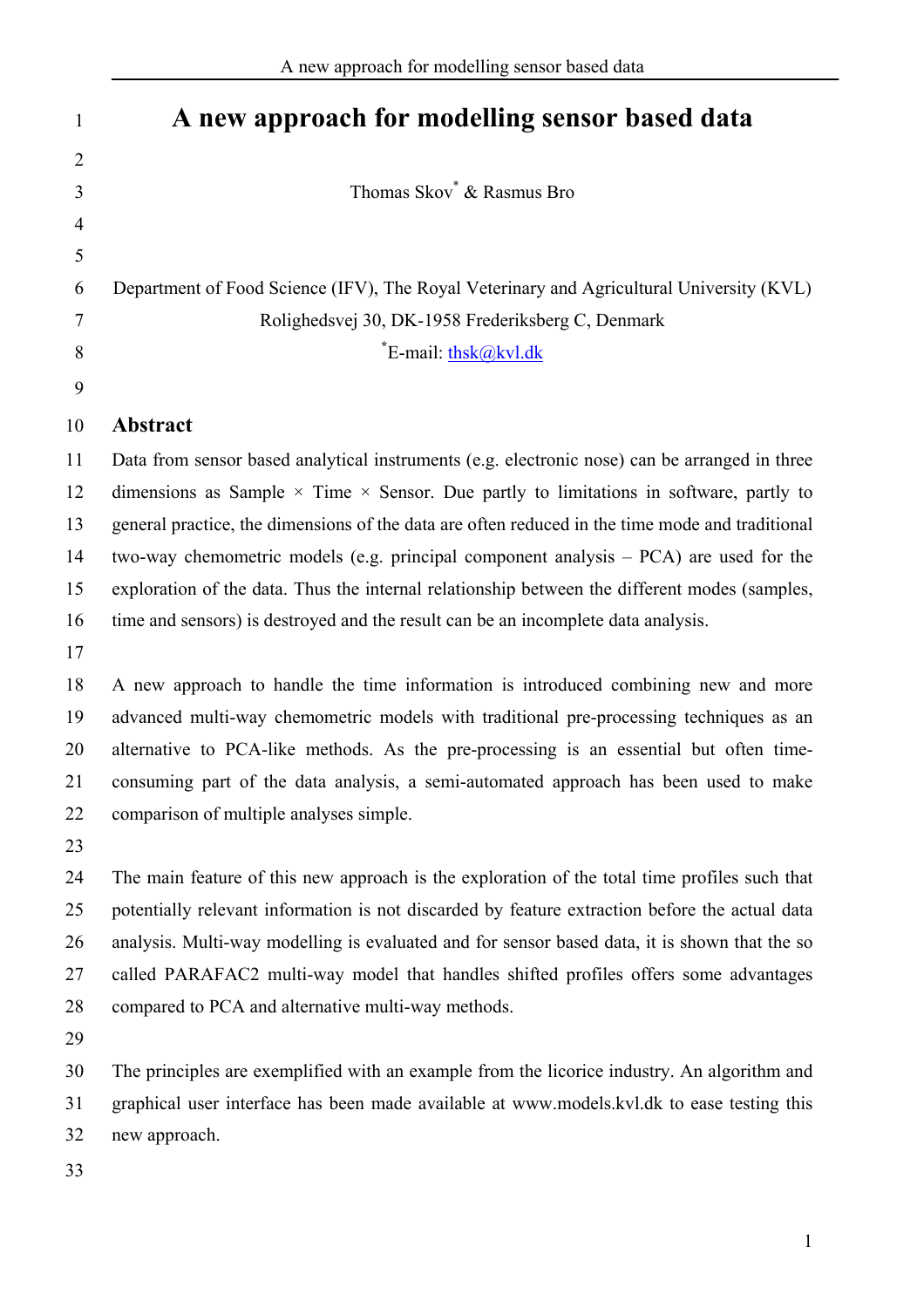**Keywords**: Electronic nose, data analysis, feature extraction, PARAFAC2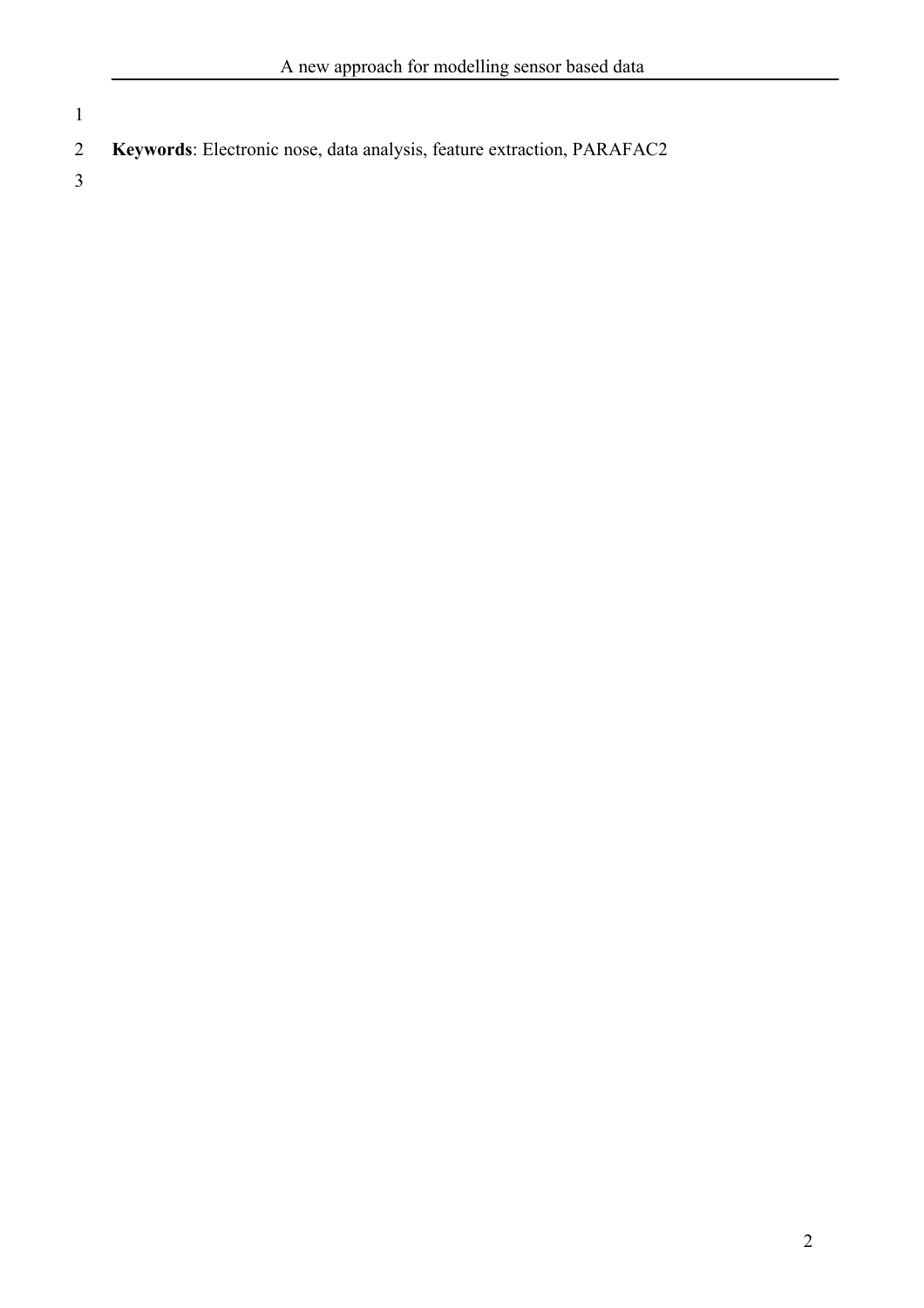### 1 **1. Introduction**

2 3 4 5 6 7 8 9 10 11 12 A number of instrumental analytical techniques are used in food research as well as in laboratories of the food-associated industry (e.g. spectroscopy, gas chromatography, electronic noses/tongues). The raw data from these analyses are rarely used directly. Rather the data are manipulated using for example baseline correction, peak identification and feature extraction (slope, area etc.). These operations take time and offer no guarantee that the data is properly pre-processed and that the available and useful information is extracted. Many of the analytical techniques also require a non-trivial and often expert based postprocessing of the data, which in many situations takes unnecessarily long time and uses an excess of manpower (e.g. identification and validation of peaks in gas chromatography). Often these techniques are combined with traditional univariate exploration of the data with extensive focus on a small (local) part of the total variables.

13

14 15 16 17 18 19 20 21 22 23 The electronic nose is a more or less automated analytical method that is based on headspace generation (volatile compounds) from a sample. The samples can often be analysed with little or no prior sample preparation, which makes the electronic nose very suitable for at-line analyses. The commercial electronic noses are often based on sensors with different selectivity and sensitivity – a hybrid sensor array system, which gives a very powerful analytical instrument [1]. The low selectivity of the sensors makes the electronic nose more appropriate for classification and separation tasks, than more specific analyses on the volatile compounds in the sample. This is especially so for complex food analyses where flavour plays an important part; e.g. coffee powders [2], olive oils [3], apple juices [4] and cheddar cheese [5].

24

25 26 27 28 29 30 31 32 33 34 The pre-processing step and pattern recognition system (e.g. principal component analysis – PCA) is often an integrated part of the electronic nose and thus a fast (initial) evaluation of data is possible. However, the choice of pre-processing steps and pattern recognition system is in general very restricted. The raw data from electronic noses is often arranged in three dimensions (e.g. *Samples*  $\times$  *Times*  $\times$  *Sensors*) (Figure 1) and thus can not be directly analysed with the two-way based integrated software. As a result of these limitations important information from the raw data may well be missed or changed leading to a suboptimal final interpretation. In this paper it is shown that it is not necessary to transform the informative measured time profile into univariate features before meaningful data analysis can be performed. By maintaining the time information, it is anticipated that at least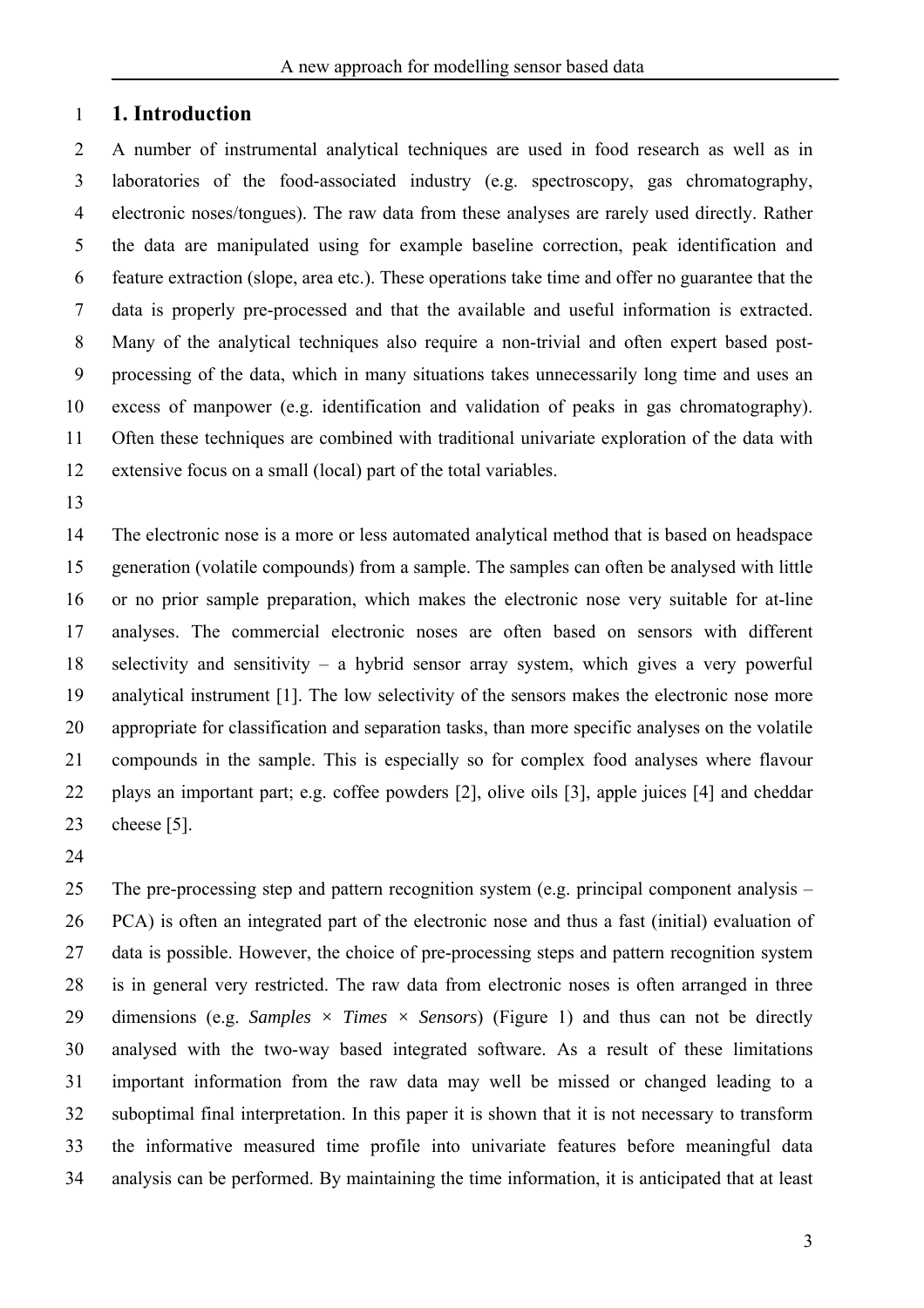1 2 in some situations more quantitative and qualitative information can be extracted from the data.

3

4 5 6 7 The aim of this article is to show the steps in the data analysis of sensor based data and provide new models to such data. The steps are divided into a *pre-processing* function combined with a mathematical *processing* method e.g. multivariate data analysis (chemometrics) and a *post-processing* step.

8

9 10 11 An illustration of the efficiency of selecting the appropriate combination of pre-processing steps and a suitable chemometric model will be given using an example from a concrete situation.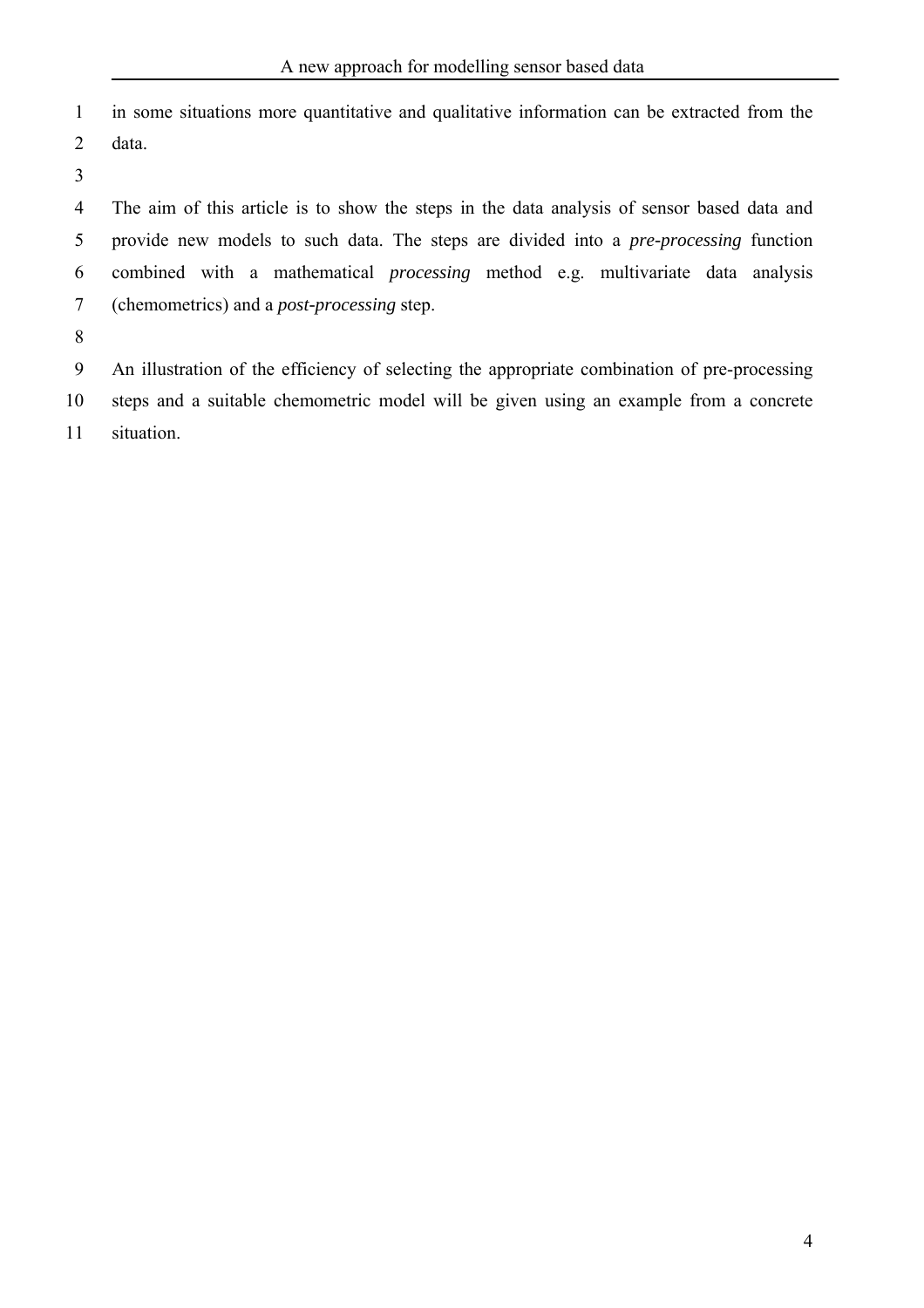### 1 **2. Theory**

2 *2.1. Data analysis* 

3 4 5 6 7 8 Data-analysis is usually done on pre-processed data. The rationale for pre-processing is to get the most efficient representation of the data, especially efficient with respect to the subsequent modelling of the data. The combination of pre-processing steps is evaluated through appropriate multivariate models, which again are often evaluated by means of graphical illustrations, quantitative classification or regression models. Thus these three steps strongly interact in finding the appropriate analysis approach for a given data set.

9

10 11 12 13 The interchanging of pre-processing steps is not straightforward as one option may influence the other – e.g. if the raw data needs to be scaled to give a reasonable solution this does not necessarily imply the same need for data transformed by taking first derivatives of the time profile.

14

#### 15 *2.2. Pre-processing*

16 17 This section describes some of the most common pre-processing techniques that are used for data from sensor based analytical instruments.

18

### 19 **Baseline correction**

20 21 22 23 24 25 Several baseline correction methods can be used to pre-processes the typical sensor response curve [6-9]. A frequently used baseline correction is the difference between the maximum signal (or minimum) and the baseline signal,  $\Delta S$  or S-S<sub>0</sub>. The following baseline correction methods for MOS sensors (Table 1) have been suggested [9,10]. In Figure 2 an example of baseline correction using the fractional approach -  $(S-S<sub>0</sub>) / S<sub>0</sub>$  is shown together with the corresponding raw data.

26

#### 27 **Transformation**

28 29 30 31 The structure of sensor based data often makes a "transformation" step feasible. As examples of transformations, for sensor based data, the use of logarithmic transformations has been proposed and also the use of first or second derivatives may result in an easier interpretation of the data by removing trivial but disturbing baseline offsets or slopes [7,8].

32

### 33 **Feature extraction**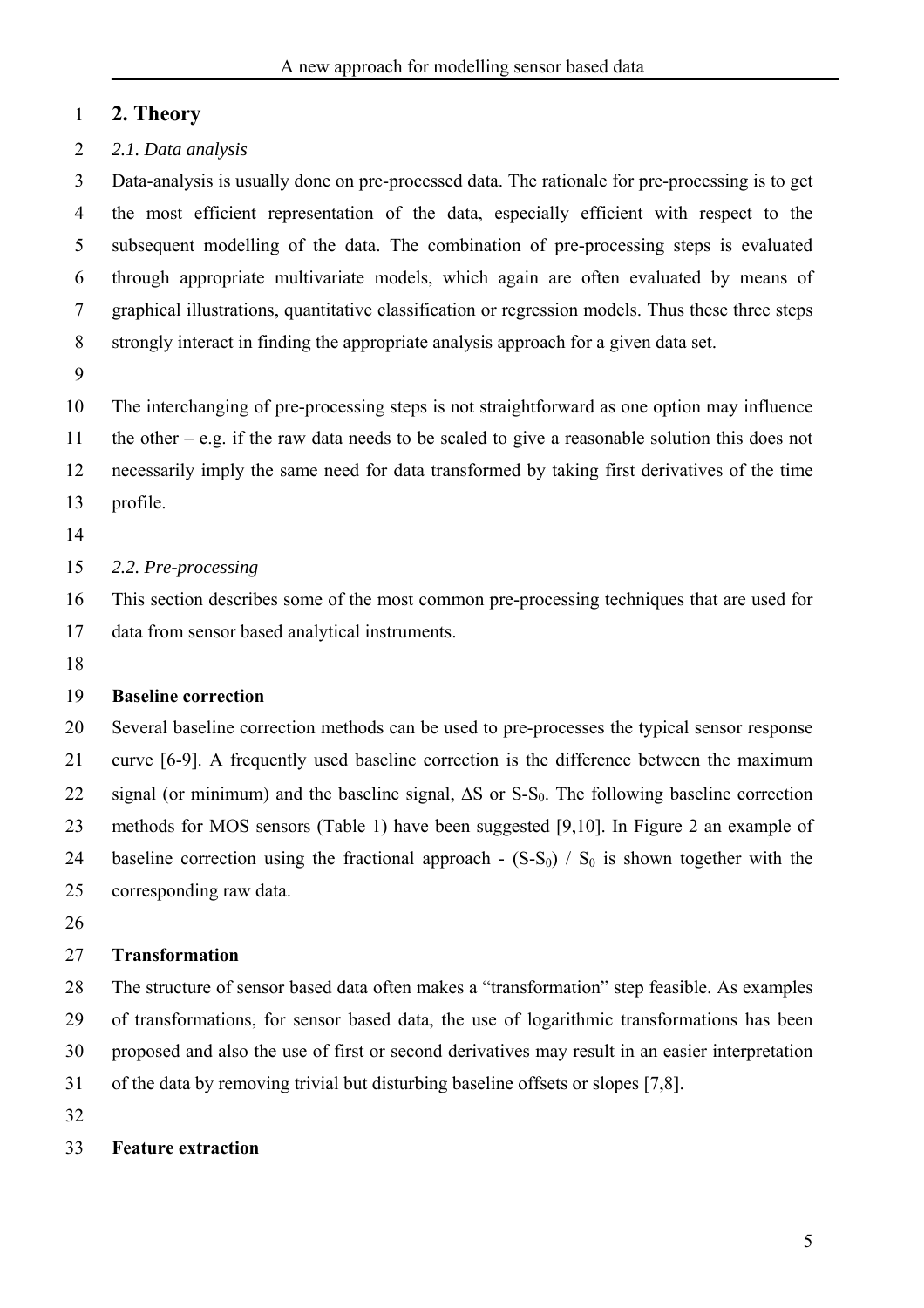1 2 3 4 5 6 7 When analysing the sensor response curve there are several ways to extract the information that is located in different parts of the response curve (e.g. adsorption, maximum/minimum or desorption parameters) [7]. A simple technique to reduce the number of features is to select a subset of the available features (e.g. 10 of the 240 measurements of the sensor signal). The discarded features should then either contain no valuable (or little) information in the specific application or have a large correlation to some of the chosen features [8].

8 9 10 Several extraction features (individual/combinations) should be investigated to estimate their discrimination power. In general though, the quality of a feature extraction depends highly on both the application and the instrument.

11

### 12 **Centering and scaling**

13 14 15 16 Centering aims at removing constant terms in the data in order to make the data compatible with the model. Centering across the first mode (e.g. the sample mode) of a three-way array can be done by matricizing the array to an  $I \times JK$  matrix and then center as in ordinary twoway analysis, where the column mean is subtracted from every column element [11]:

17

18 
$$
x_{ijk}^{Centered} = x_{ijk} - \frac{\sum_{i=1}^{I} x_{ijk}}{I}
$$

19

20 21 22 Scaling provides that each variable is scaled to an equal variation and thus, each variable will have the same opportunity to affect the model [11]. Scaling within the third mode (e.g. the sensor mode) is done by scaling each of the sensor variables to a unit mean square [11]:

23

24 
$$
x_{ijk}^{Scaled} = \frac{x_{ijk}}{\sqrt{\sum_{i=1}^{I} \sum_{j=1}^{J} \frac{x_{ijk}^2}{IJ}}
$$

25

### 26 *2.3. Processing/modelling step*

27 2.3.1. Notation

28 29 The notation and terminology to describe matrices (2-way arrays) and higher order arrays is adapted from [12] and [13]. Scalars are indicated with lower-case italics (e.g. *xijk*) and vectors

30 with bold lower-case characters (e.g. **y**). In chemometrics, the data is often described with the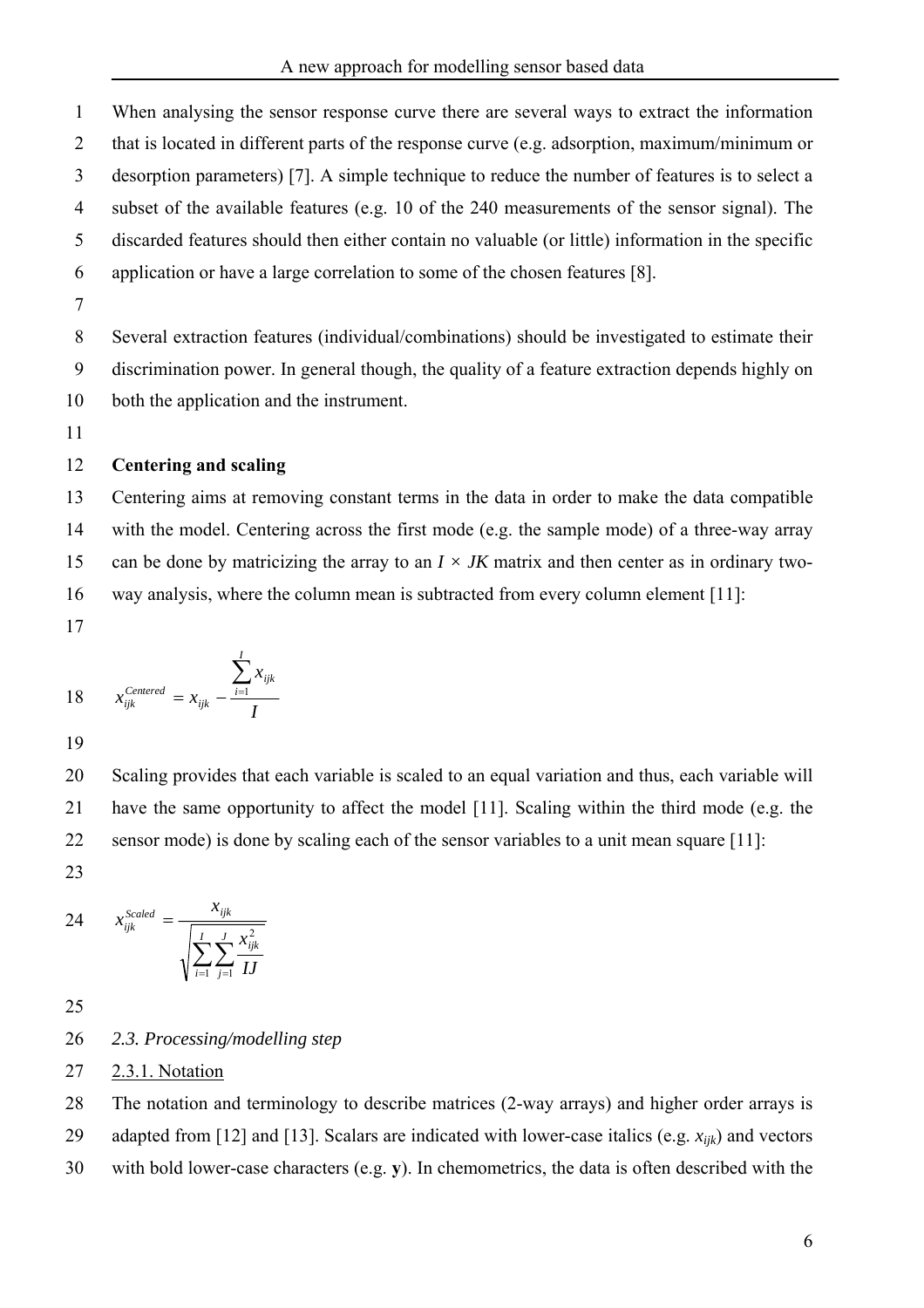symbol X. Ordinary two-way arrays (matrices) are denoted **X** (bold-face) whereas higher order arrays are denoted **X**. The *ijk*th element of a three-way array **X** is denoted *xijk* where the 1 2

- indices run as follows:  $i = 1, \ldots, I; j = 1, \ldots, J; k = 1, \ldots, K$ . 3
- 4

The three-way array will be denoted  $\underline{X}$  ( $I \times J \times K$ ) where *I* is the number of samples, *J* the number of time measurements and *K* the number of sensors. Thus the *ijk*th element in  $\underline{X}$ 5 corresponds to the measured sensor signal from sample *i*, measured at time *j*, with sensor *k*. 6 7

8

#### 9 2.3.2. PCA and PARAFAC models

10 11 12 13 14 15 16 17 18 19 20 21 22 23 24 25 PARAFAC1 (often called PARAFAC) was developed in 1970 [14] in psychometrics, but has found widespread use in chemometrics. To explain the PARAFAC1 model it is feasible to start out explaining some of the basic properties of the PCA model. PCA is a *bilinear* model. Thus, in PCA each component is the outer product of two vectors (scores pertaining to samples and loadings pertaining to variables). The model is linear in the scores for fixed loadings and vice versa and therefore bilinear. If a given data set can be modelled by an *R*component PCA model, then the  $I \times J$  matrix **X** can be approximated as  $TP<sup>T</sup>$  where **T** is the score matrix  $(I \times R)$  and **P** the loading matrix  $(J \times R)$ . One particular view of PCA will be helpful in the following. If the rows of **X** are different samples and the columns are holding the measurements at different (*J*) times then the PCA model specifically states that *any* measured time profile – row of  $X$  – can be modelled as a linear combination of a few  $(R)$ loadings. Thus PCA tries to describe the different time profiles as different linear combinations (defined by the scores) of a few underlying latent variables (the loadings). This is an essential and important property of PCA in this context. It is illustrated in Figure 3A where it can be seen that when the same phenomenon occurs in different proportions in different samples, this is easily handled by a one-component PCA model.

26

27 28 29 30 31 32 33 Sometimes though, the same phenomenon does not only change in magnitude but also in shape. E.g. the maximum of the peak shifts position (Figure 3B). This is a dramatically different situation because the variables (times in this case) essentially change meaning from sample to sample. PCA and most other multivariate methods can not handle such shifts in an efficient manner. Every type of shift must basically be modelled by a separate component which is not a meaningful and parsimonious way to model the data. The PARAFAC2 model to be discussed will be shown to be able to handle this type of variations.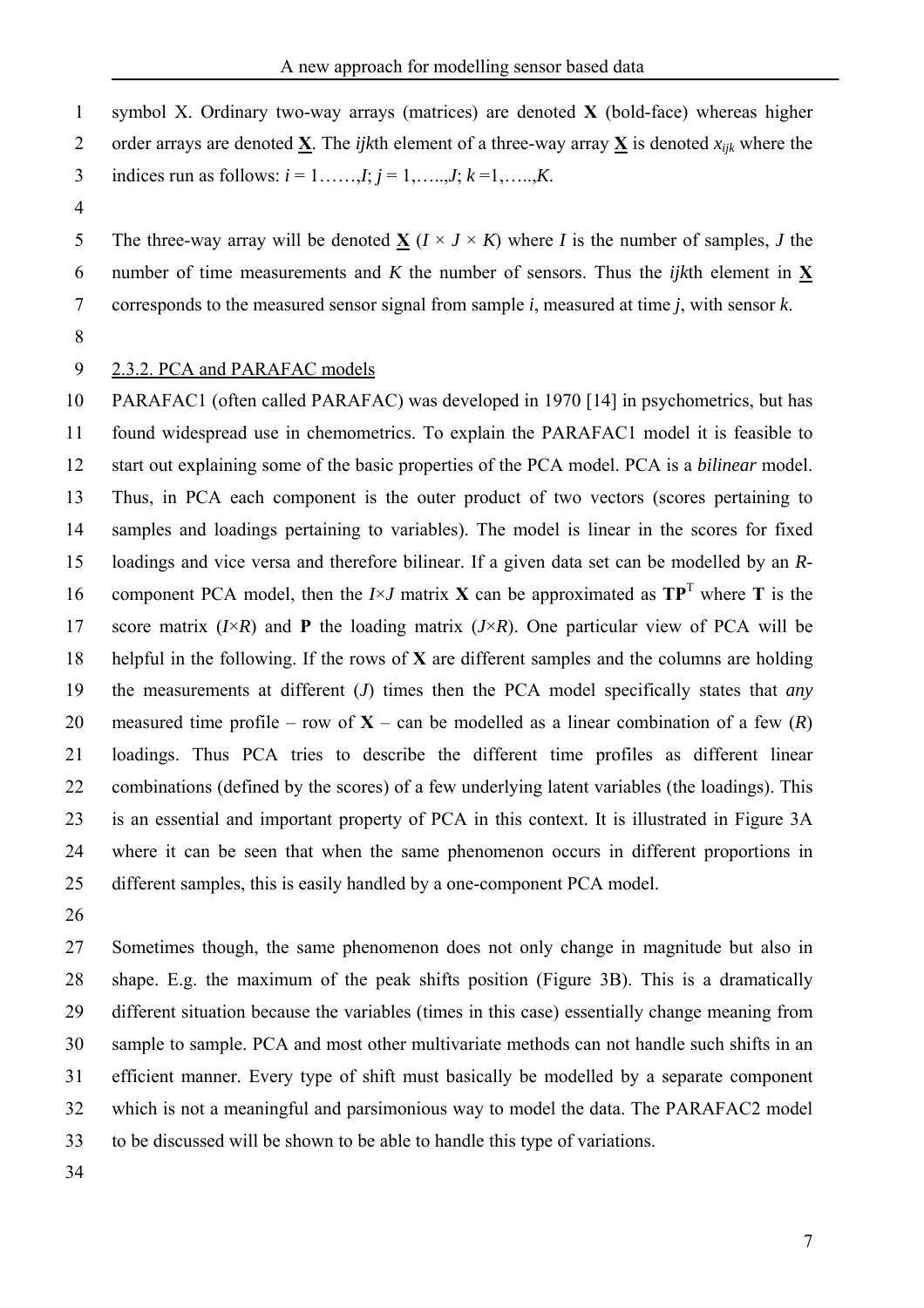1 2 3 4 5 6 If data is arranged in a three-way array (e.g. Samples  $\times$  Times  $\times$  Sensors) it is necessary to matricize (i.e. unfold) the data in order to fit a PCA model. This can be done as shown in Figure 4. A PCA model of such unfolded data is often referred to as unfold PCA. However, the unfolding may obscure the natural relationship between variables of different dimensions. The use of multi-way chemometric methods (e.g. PARAFAC1 and PARAFAC2) is often more appropriate and offers several advantages compared to PCA.

7

8 9 10 11 12 13 14 15 16 17 18 PARAFAC1 is similar to PCA. Instead of a bilinear model handling matrices, it is a trilinear model handling three-way arrays (or even higher-way arrays). This is illustrated in Figure 5. As PCA, a PARAFAC1 model provides scores for the sample mode and loadings for the time mode, but also an additional set of loadings for the sensor mode. Such a model has interesting properties in itself [12,14] but as for PCA, the PARAFAC1 model assumes that the underlying basic variations (latent variables) remain constant in shape across different samples. If this holds and the underlying phenomena are additive in nature, then the PARAFAC1 model directly and uniquely estimates the underlying phenomena [15]. This strict (tri-)linearity of PARAFAC1 is very advantageous when applicable [12] but the model will often be too restricted to deal with severely shifted time profiles e.g. as also seen in batch production data [16].

19

20 21 22 23 24 25 26 27 28 29 PARAFAC2 is a development of the original PARAFAC1 model which aims at handling shifted or more generally varying profiles in a more efficient manner than PARAFAC1 (and PCA) can. In Figure 6 the graphical description of the PARAFAC2 model is shown. In this figure, scores (A) and sensor loadings (C) are of a similar structure as in PARAFAC1. However, in the time mode where it is assumed that there are shifts, there is not only one loading matrix as there would be in a PARAFAC1 model. Rather, for each sensor, *k*, an individual time loading matrix is given. Hence, the PARAFAC2 model allows that every sensor (or alternatively sample) can have its own distinct set of time loadings. This is clearly different from the assumptions e.g. in the PCA model where all samples are assumed to be governed by the same set of time loadings.

30 31

32 33 34 The matrix formulation of the PARAFAC1 model [17] and PARAFAC2 model [18-20] are shown below. The multi-way models are somewhat difficult to grasp from linear algebraic expressions because linear algebra is intrinsically related to two-way matrices. However,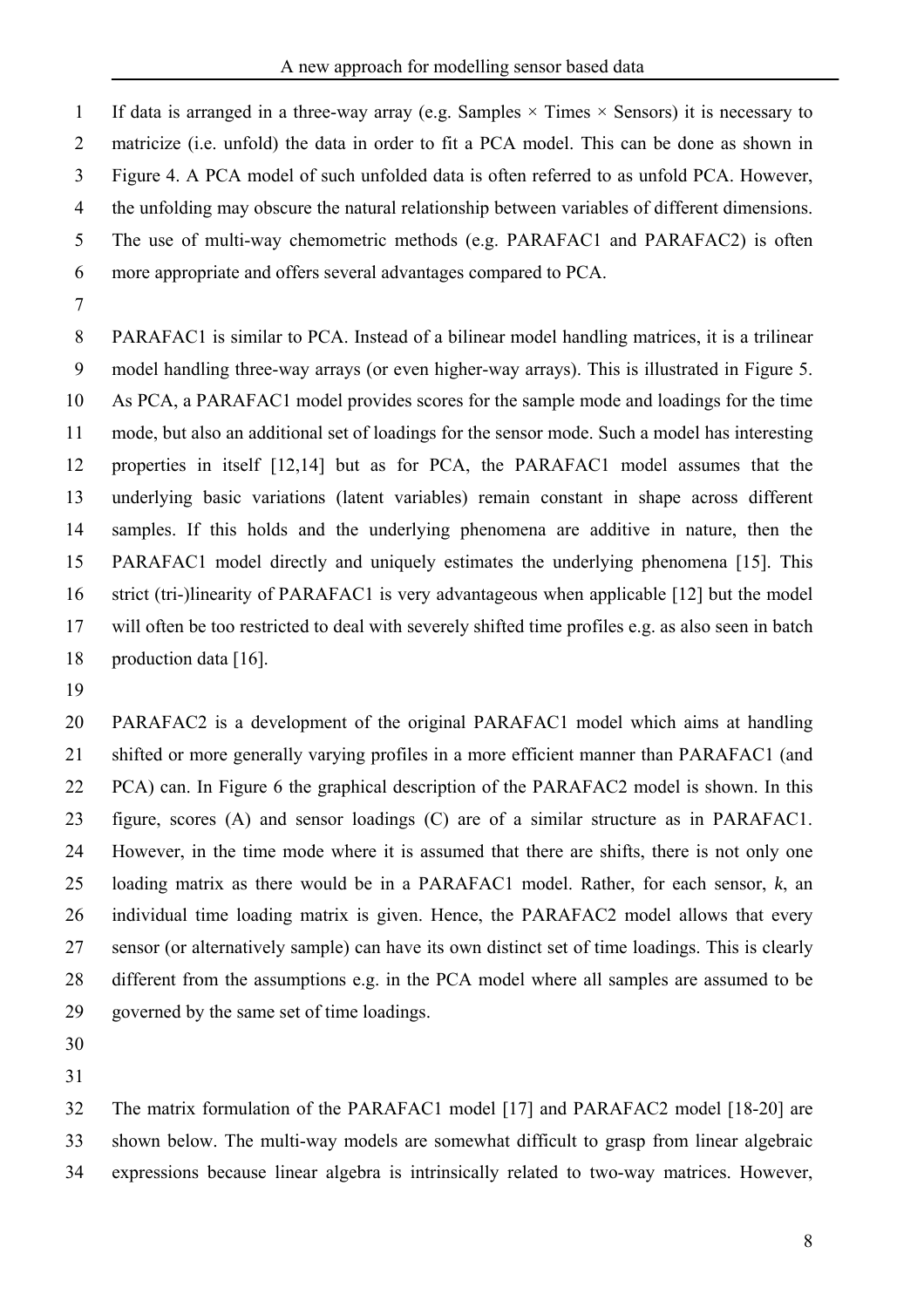| $\mathbf{1}$   | these expressions are important for specifying the exact nature of the PARAFAC2 model.                        |
|----------------|---------------------------------------------------------------------------------------------------------------|
| $\overline{2}$ | The models are mostly fitted in a least squares sense.                                                        |
| 3              |                                                                                                               |
| $\overline{4}$ | PARAFAC1: $\mathbf{X}_k = \mathbf{A} \mathbf{D}_k \mathbf{B}^T + \mathbf{E}_k$                                |
| 5              | PARAFAC2: $\mathbf{X}_k = \mathbf{A} \mathbf{D}_k \mathbf{B}_k^{\mathrm{T}} + \mathbf{E}_k$                   |
| 6              |                                                                                                               |
| $\overline{7}$ | where $X_k$ is the kth frontal slab of the three-way array and $D_k$ is a diagonal matrix holding the         |
| 8              | kth row of C in its diagonal. A, $B/B_k$ , and C are parameters to be estimated and $E_k$ residuals.          |
| 9              | The major difference between the two models is that PARAFAC2 allows the loading matrix                        |
| 10             | for mode B to be different for the k sensors $(B_k)$ .                                                        |
| 11             |                                                                                                               |
| 12             | The PARAFAC1-solution cannot be rotated without a loss of fit and hence only one best-fit                     |
| 13             | solution (unique) is possible. For the PARAFAC2 model to be valid and to retain uniqueness,                   |
| 14             | all the cross-products matrices of the $B_k$ matrices are constrained to be constant for all k. This          |
| 15             | can be formulated as [19]:                                                                                    |
| 16             |                                                                                                               |
| 17             | $\mathbf{B}_k^{\mathrm{T}} \mathbf{B}_k = \mathbf{B}^{\mathrm{T}} \mathbf{B}, \qquad k = 1, \ldots, K$<br>(3) |
| 18             |                                                                                                               |
| 19             | This means that for every sensor k, a set of profiles $B_k$ (e.g. elution profiles [18]) is estimated         |
| 20             | under the constraint that the cross-products of the profile matrices are identical.                           |
| 21             |                                                                                                               |
| 22             | 2.4. Post-processing/graphical presentation                                                                   |
| 23             | The appropriate selection of pre-processing steps combined with the correct chemometric                       |
| 24             | model provides a solution that is ready to be further analysed using post-processing                          |
| 25             | techniques. The most obvious post-processing step is the graphical illustration of the model                  |
| 26             | parameters, which will be described in the following section.                                                 |
| 27             |                                                                                                               |
| 28             | Data from sensor based analytical instruments can be arranged as Sample/Sensor $\times$ Time $\times$         |
| 29             | Sensor/Sample. The results of a model fitted to such data directly can be presented in terms of               |
| 30             | parameters (scores or loadings) from a certain mode. The sample and sensor modes are                          |
| 31             | illustrated with score and loading plots (scatter plots), respectively, whereas the time profiles             |
| 32             | are best shown as sensor signal vs. time. In Table 2 the number of elements in the plots from                 |
| 33             | the different chemometric models are compared.                                                                |
| 34             |                                                                                                               |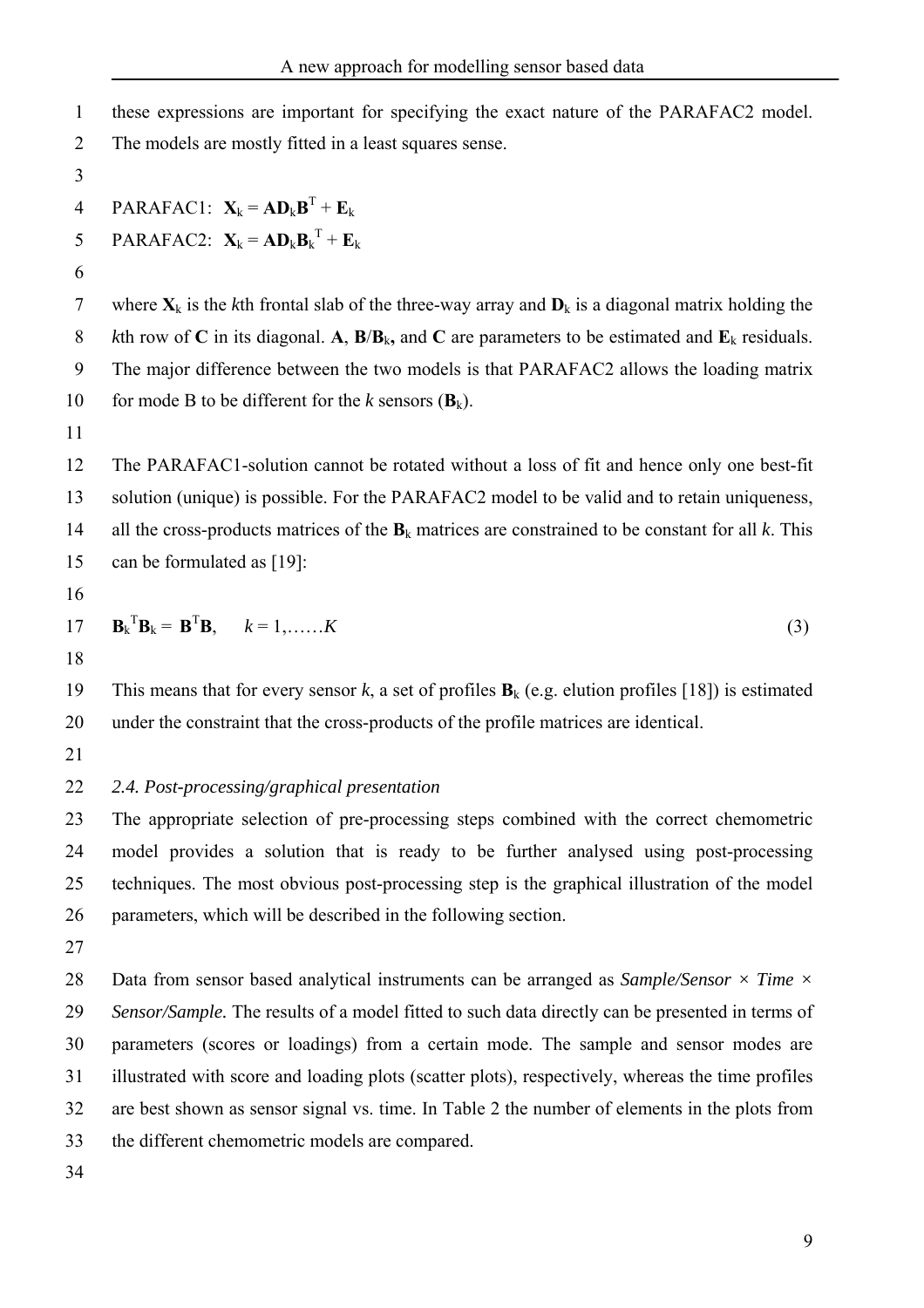1 2 3 4 5 6 7 It can be seen that the use of the multi-way chemometric models gives a simpler loading plot of the sensor mode as compared to a corresponding PCA model of the data rearranged into a matrix. The plots of mode B differ for the different multi-way models and the special features of the models are illustrated in this mode. PARAFAC2 that allows a certain freedom in one mode (e.g. mode B) contains more loading elements, but the simple structure of the scores A and loadings C has been preserved.

8 9 10 11 Another way to evaluate the models parameters is to use different classification technique (e.g. K Nearest Neighbours (KNN) or Soft Independent Modelling of Class Analogy (SIMCA) [21]. In this paper both visual interpretation of scatter plots and results from a KNN classifier will be used to validate the chemometric models.

12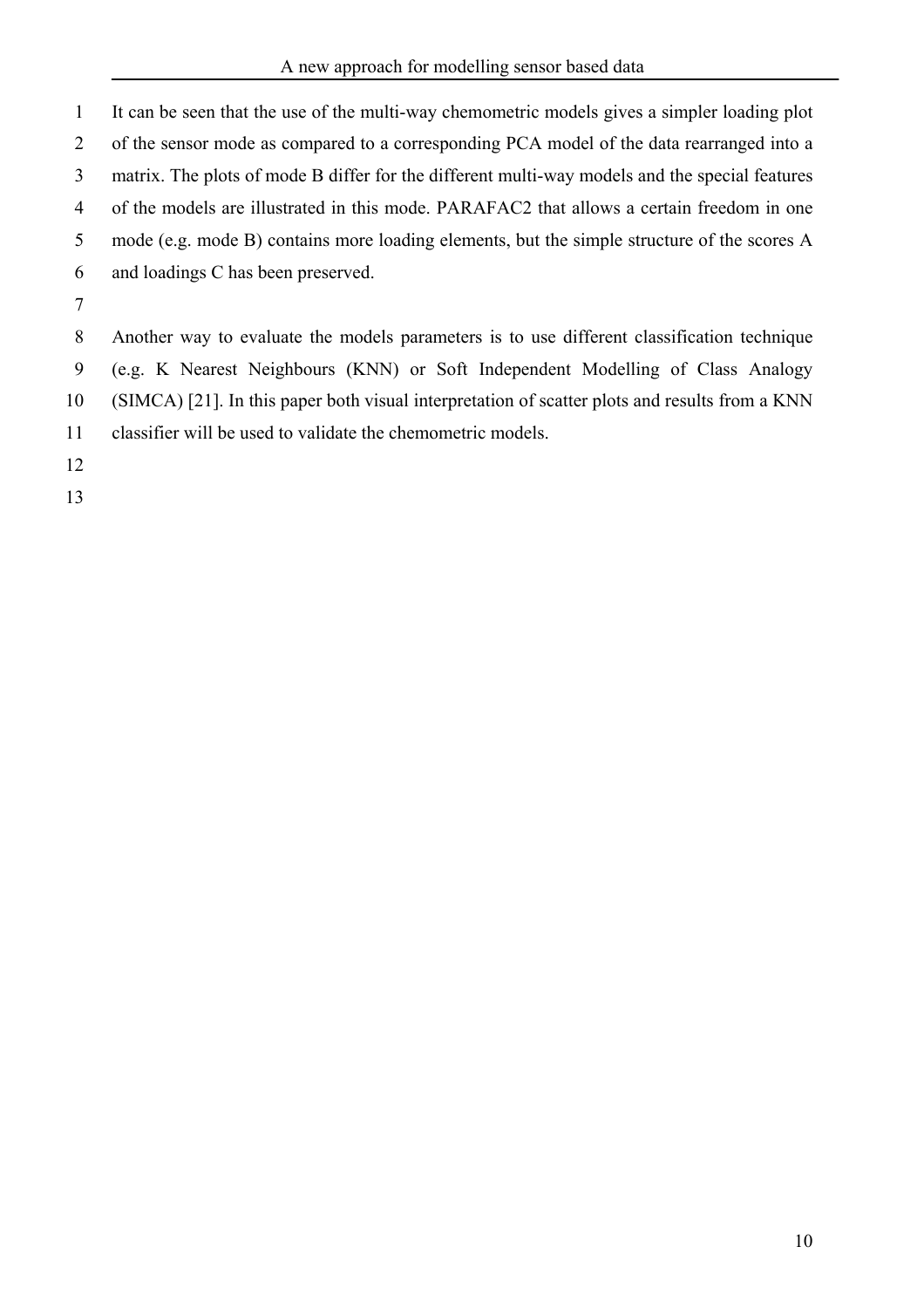## 1 **3. Experimental**

### 2 *3.1. Data origin*

3 4 5 6 7 8 9 In the food industry great emphasis has been put on the standardization and control of the food production. By minimizing the variations similar products can be produced even under varying conditions. Deviations will occasionally occur and it is then important to be able to recognize this and to take the proper actions. In the spring 2002, Pingvin Lakrids A/S initiated an investigation to find a fast, easy, and more or less automated instrumental analytical technique that could help them differentiate between normal licorices and deviating licorices. For this purpose an electronic nose showed promising results.

10

### 11 *3.2. Instrumentation*

12 13 14 15 16 17 18 19 Analyses were conducted using an α-FOX-3000 electronic nose manufactured by Alpha M.O.S (Multi Organoleptic System) (Alpha M.O.S, Toulouse, France, http://www.alphamos.com/) with a sensor array system consisting of twelve Metal Oxide Semiconductive sensors (MOS) distributed in two chambers. Chamber one: SY/LG, SY/G, SY/AA, SY/Gh, SY/gCTI, and SY/gCT; chamber two: T30/1, P10/1, P10/2, P40/1, T70/2, and PA2. The signal of sensor one (SY/LG) was very noisy and perturbed and pre-analyses showed that this sensor disturbed the interpretation of the results. The data from sensor one (SY/LG) was therefore not included in the data set.

20

21 22 23 The presence of two additional sensors in each chamber permitted control of the internal temperature and the relative humidity. The temperatures in chamber one and two were 95°C and 65°C, respectively, and the humidity was adjusted to 0 % RH in both chambers.

24

#### 25 *3.3. Samples*

26 27 28 29 30 31 A commercial licorice product manufactured by Pingvin Lakrids A/S, Avedøre, Denmark was used for the analysis. From this three different licorice characteristics were evaluated: 1) Good licorices (GOOD), 2) Bad licorices (deviating licorices) (BAD) and 3) Fabricated bad licorices (FBAD). The latter samples were prepared by drying the good licorices for a longer time and were included because of an observed burned taste in the bad licorices and this was tried resembled by a further drying of the good licorices.

32

33 34 Equilibrium was established between the headspace and the licorice sample and from the headspace 1 ml gaseous sample was transferred to the sensors. An acquisition time of 120 sec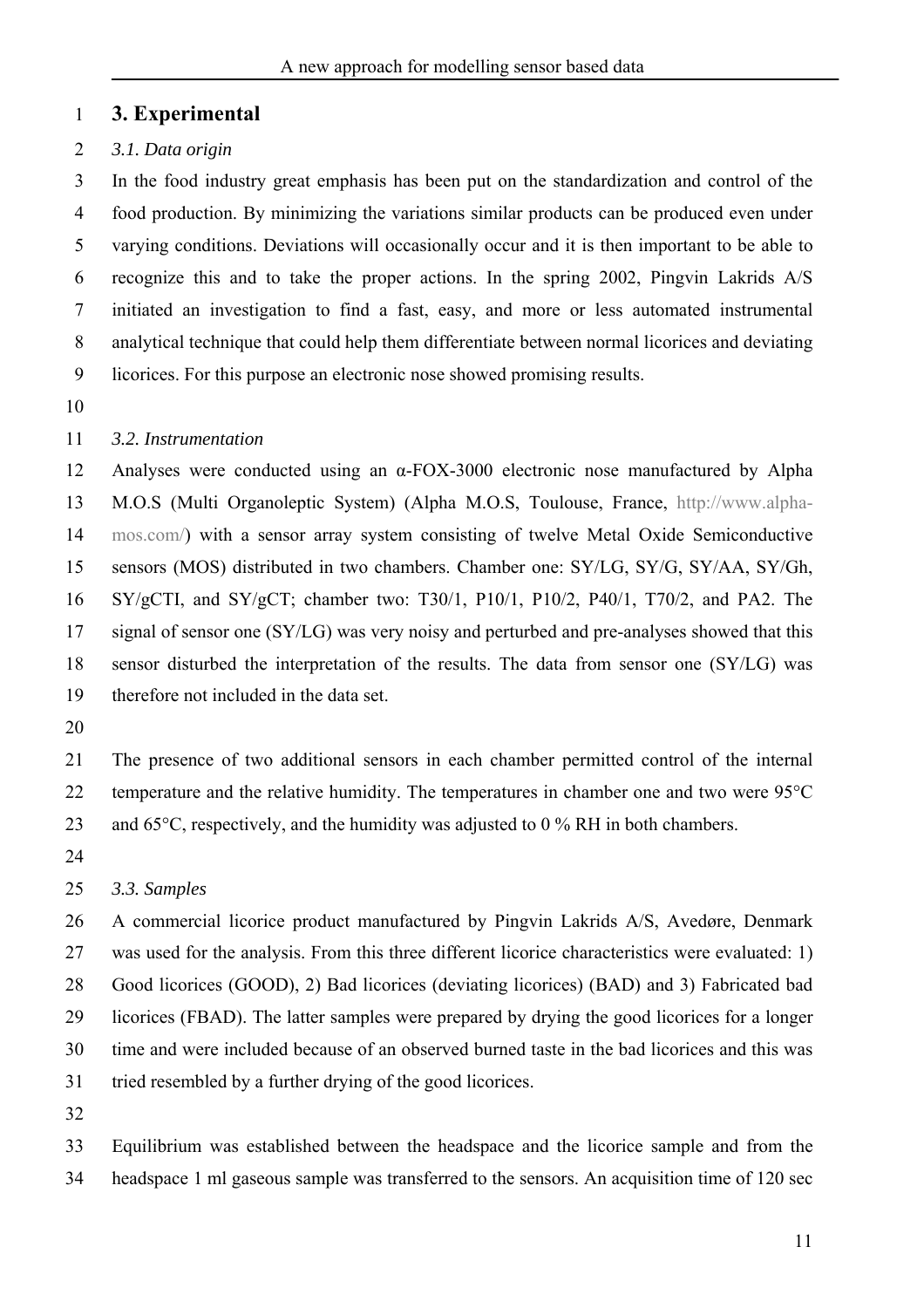```
measuring the sensor signal (S) every ½ sec was applied for each measurement. Between the 
      measurements the baseline of the sensors were re-generated with carrier gas and the baseline 
      signal (S_0) measured. The experiment was completely randomised and each licorice
 1 
 2 
 3 
 4 
 5 
 6 
 7 
      characteristic was evaluated with six replicates. 
      Initial data analysis using unfold PCA and visual inspection of raw sensor signals revealed 
      that sample FBAD-4 was an outlier and thus this sample is removed from the data set. Thus 
      one element in X corresponds to the measured sensor signal from sample i, measured at time
     j, with sensor k, where i = 1, \ldots, 17; j = 1, \ldots, 241; k = 1, \ldots, 11.
 8 
 9 
10 
11 
12 
13 
14 
15 
16 
17 
18 
19 
      3.4. Data handling 
      The pre-processing and modelling steps were performed using a Graphical User Interface 
      (GUI) program - SENSABLE. SENSABLE is a newly developed processing tool for sensor 
      based data that can be downloaded at http://www.models.kvl.dk/source/. In Appendix A, a 
      screen dump of the SENSABLE program is shown. The current version of SENSABLE 
      requires MATLAB at least version 6.x. 
      The different chemometric models can also be calculated using N-way toolbox version 2.10 
      and the PARAFAC2 toolbox for MATLAB<sup>®</sup> version 6.5 (The MathWorks Inc., Natick, MA,
20 USA). The toolboxes can be downloaded at http://www.models.kvl.dk/source/. 
21 
22 
23 
24 
25 
26 
27 
      The K Nearest Neighbours (KNN) classification is performed calculating the distance to the 
      three nearest neighbours using Euclidian distance in scores. Given the low number of samples
      in each group, it was not tested to increase the number of neighbours. The scores of three test 
      samples – one from each licorice group randomly selected – are predicted (not included in the 
      calibration) and the distances to the calibration samples calculated yielding a classification of
      each sample. This exclusion and classification of three samples was repeated several times.
```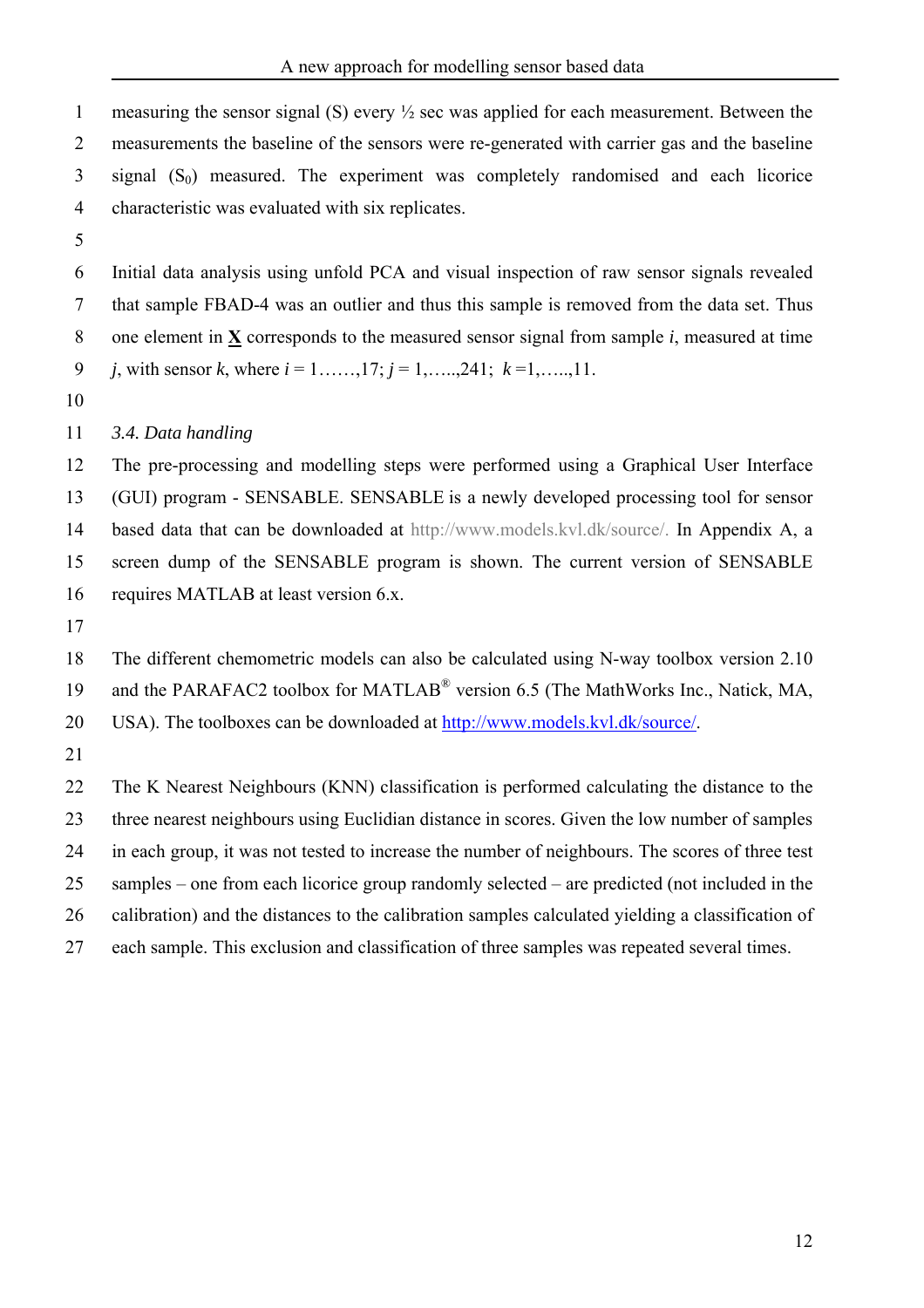### 1 **4. Results**

2 3 4 5 6 7 8 9 10 11 12 13 14 15 16 The effect of different pre-processing steps is evaluated and validated using an appropriate chemometric model. The combinations of pre-processing steps and the model will be assessed according to explained variance of the model and according to how well the samples are separated in a score plot (visually evaluated). Note though, that percentage fitted variation in itself does not provide a useful measure of appropriateness. For mathematical reasons, a model with more degrees of freedom (e.g. unfold PCA compared to PARAFAC1) will always fit better. The problem is that the better fit will mostly be fit to noise if the mathematically simpler model (PARAFAC1) is already fitting the systematic variation. The degree of overfit can be evaluated by comparing the fit with the cross-validated fit. The simplest possible yet adequate model is desired. Beforehand, PARAFAC1 can be anticipated to be adequate and hence sufficient, if the underlying time profiles do not change shape only magnitude across different sensors or samples. Unfold PCA on the other hand will be appropriate if the time profiles are unrelated across different sensors or samples. PARAFAC2 is an intermediate model that allows the time profiles to vary in shape but not to be absolutely unrelated.

17

18 19 20 21 22 23 The focus will be on separating the normal licorices (good) from the deviating licorices (bad), and not as much to separate the good or deviating licorices from the fabricated bad licorices as the latter two are expected to be more similar and of less interest to separate. Care must be taken, as e.g. removing outliers from the data will affect the pre-processing of the data. Upon removal of outliers the data must thus be re-preprocessed and a new model calculated before the actual model evaluation.

24

25 26 27 28 29 30 Initially the data are assumed to be well analysed with a multi-way chemometric model and the PARAFAC2 model is a likely candidate due to observed shift between the different sensors signals. In the PARAFAC2 model orthogonality constraints are applied for the sensor and the sample mode which helps avoiding numerical problems. All models presented in this article are partly validated using cross-validation by splitting the sample mode in seven randomly chosen intervals.

31

32 33 34 The number of components selected for each model is determined from a thorough model inspection using the following parameters: explained variance, size and structure of residuals compared to modelled data and raw data, split-half analysis, and visual interpretation of the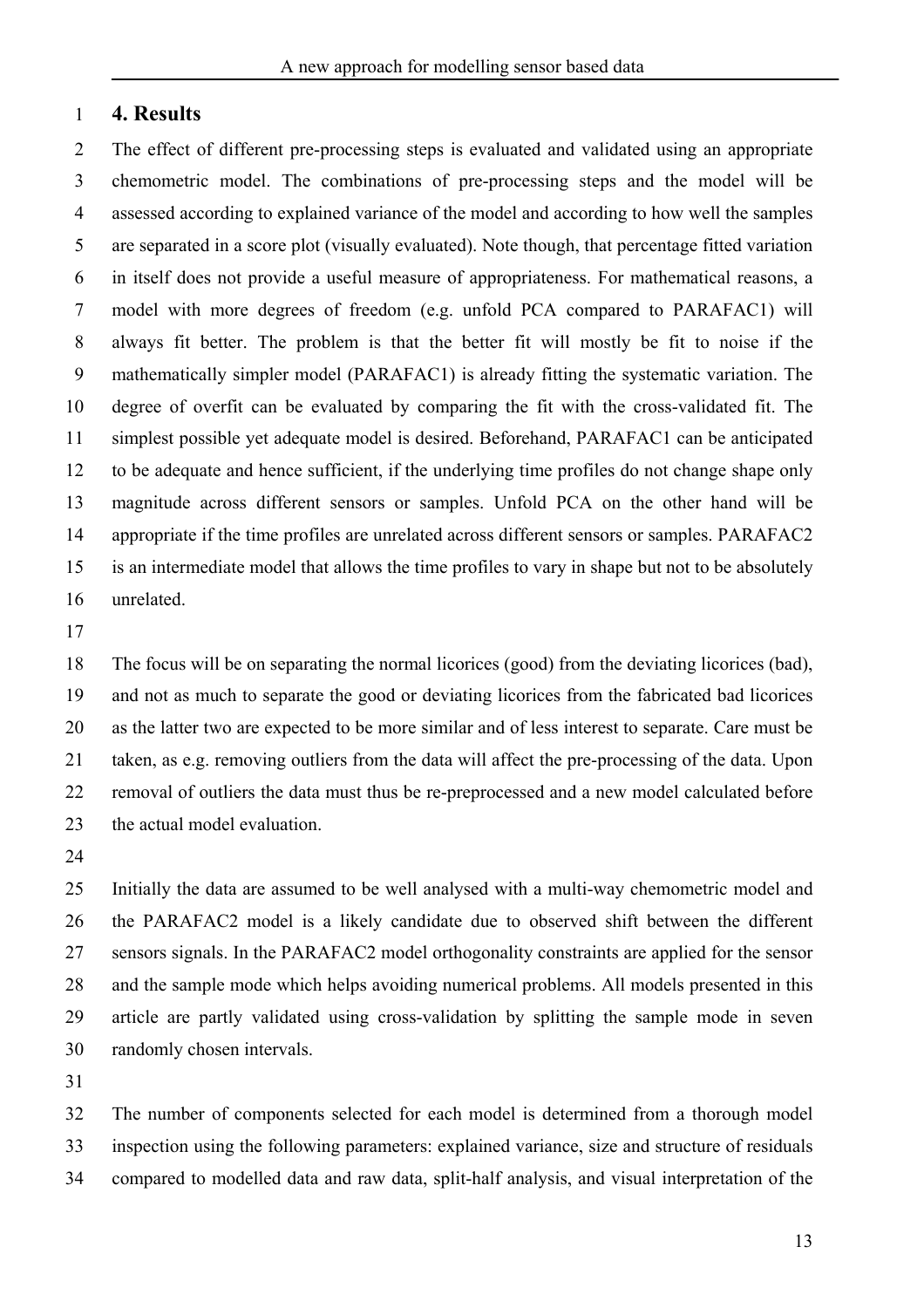1 2 3 4 5 scores and loadings. While simple quantitative diagnostics such as cross-validation results seem easier to use, it is important to realize that these only rarely provide correct answers when used for exploratory models as those in this paper. It is always necessary to use additional means such as the above for overall validation. In the following, the basic workflow for achieving a good model is presented.

6

7 *4.1. Pre-processing steps* 

8 4.1.1. Baseline correction and centering/scaling

9 10 11 12 In Table 3 PARAFAC2 models for different baseline corrections are evaluated. As shown in Figure 2 the baseline subtracted (fractional pre-scaled) sensor signals are of widely different scales. This indicates that scaling the sensor mode is useful to give all the sensors the same opportunity to influence the model.

13

14 15 16 17 18 19 20 21 As seen from Table 3 several combinations of centering/scaling and baseline pre-scaling methods provide an efficient separation of the samples. Thus one could argue that selecting just one of these combinations will give a sufficient pre-processing. However, the preprocessing steps interact and thus must be interchanged before the most efficient combination can be selected. Depending on the data size and structure this process can be time-consuming and thus a standard pre-processing is often selected. With good insight and experience such prior determined pre-processing will often be useful, but problems may arise when new types of samples or sensors are included in the analysis.

22

23 24 25 26 27 28 The use of integrated software facilitates comparison of many different models. This is helpful when exploring the usefulness of new models as those presented here. In the following a good combination of pre-processing, transformation and model is selected to show the effect of transformation and feature extraction. All combinations of pre-processing steps have been evaluated to make sure that the optimal selection from Table 3 is still optimal after the evaluation of the last two pre-processing steps.

29

30 31 32 33 34 An example of the separation using the fractional baseline correction and centering and scaling is shown in Figure 7A. Figure 7A shows that the good samples are well separated from the deviating samples, but also that it is possible to separate the deviating samples from the fabricated bad licorices. As expected the latter two licorice characteristics appear more similar to each other than to the good licorices.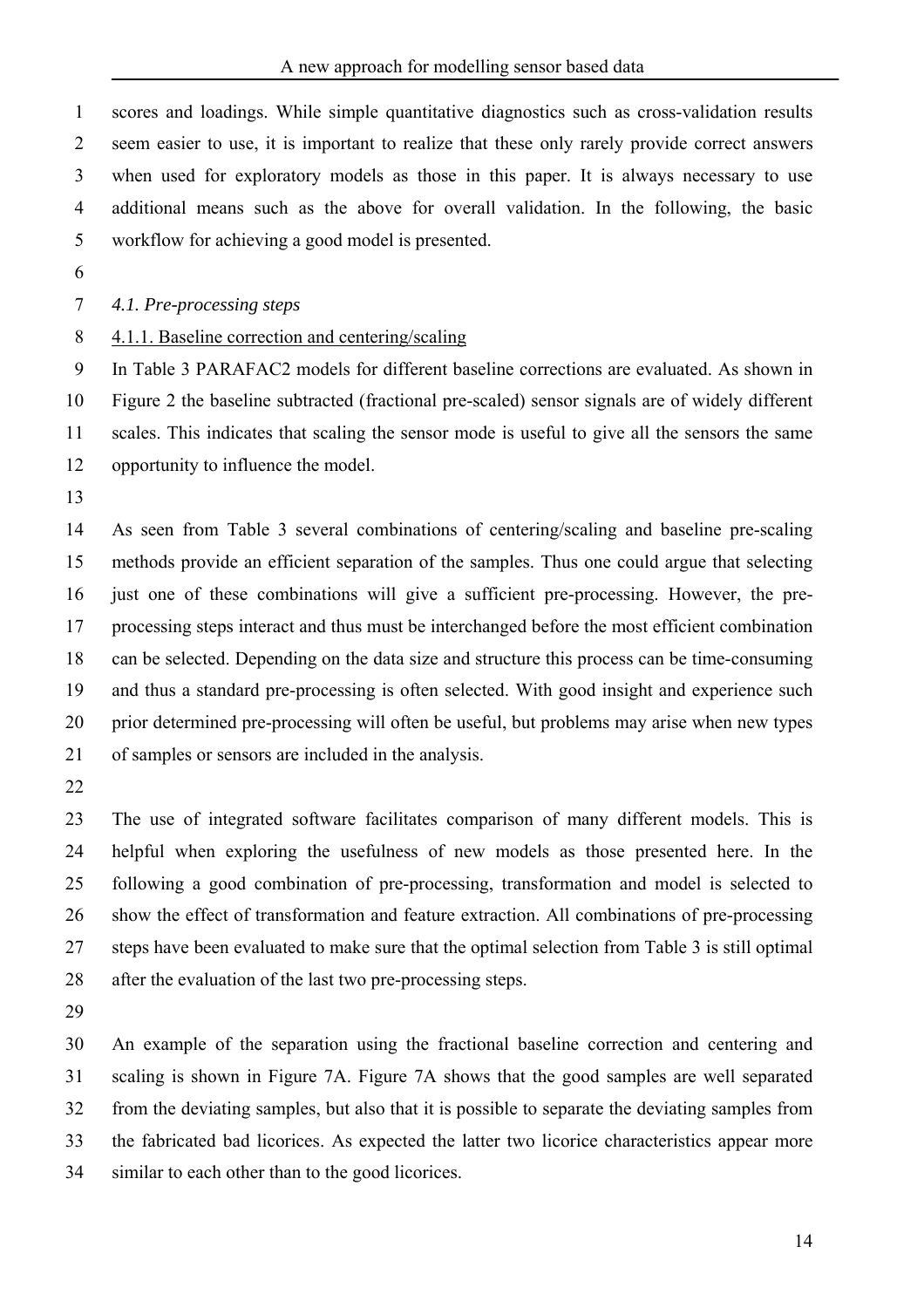- 1 2 3 4 Transforming the data with logarithmic and similar transformations are not likely relevant for these data (initial results not shown confirm this). 5 6 7 8 9 10 11 12 13 14 15 16 17 18 19 20 21 22 23 24 25 26 27 28 29 30 31 32 33 4.1.2. Feature extraction The concept of feature extraction is to extract the relevant information from the data and to reduce the number of parameters in the data set, ultimately leading to more robust and simple models. In Table 4 an evaluation of some feature extraction methods is shown. From Table 4 it can be seen that using a subset of the time variables gives a model that is explaining the data well and separates the samples as efficient as the model using all time variables (score plot is not illustrated, but is very similar to Figure 7A). The use of only the maximum of each sensor response curve gives a separation of the samples that is quite similar to the three-way models (Figure 7B). Other types of feature extraction makes the data array smaller and simpler, but offer a less sufficient separation of the samples. To further evaluate the separation of the three groups a KNN classification is performed and the results are shown in Table 5. Table 5 indicates that despite an almost perfect classification of the test samples some information about the samples is lost using only the maximum. But the use of the maximum makes it possible to use ordinary PCA and gives a good indication that the samples can be separated; however, the results using PARAFAC2 on the full data set are better though. This concept of using only one variable from the time mode (i.e. reducing the dimension of the data array) is often seen in analyses using commercial electronic noses because the integrated software limits the data to two dimensions. *4.2. Processing step (modelling of pre-processed data)* As was seen from Figure 7 both two-way and three-way chemometric models are capable of separating the samples into the three groups. The major difference between the PARAFAC1 and PARAFAC2 is that PARAFAC2 is modelling each sensor separately  $(B_k \text{ loadings})$ , whereas PARAFAC1 estimate a common
- 34 time profile loading (B loading) that is used for all sensors, as illustrated in Figure 8.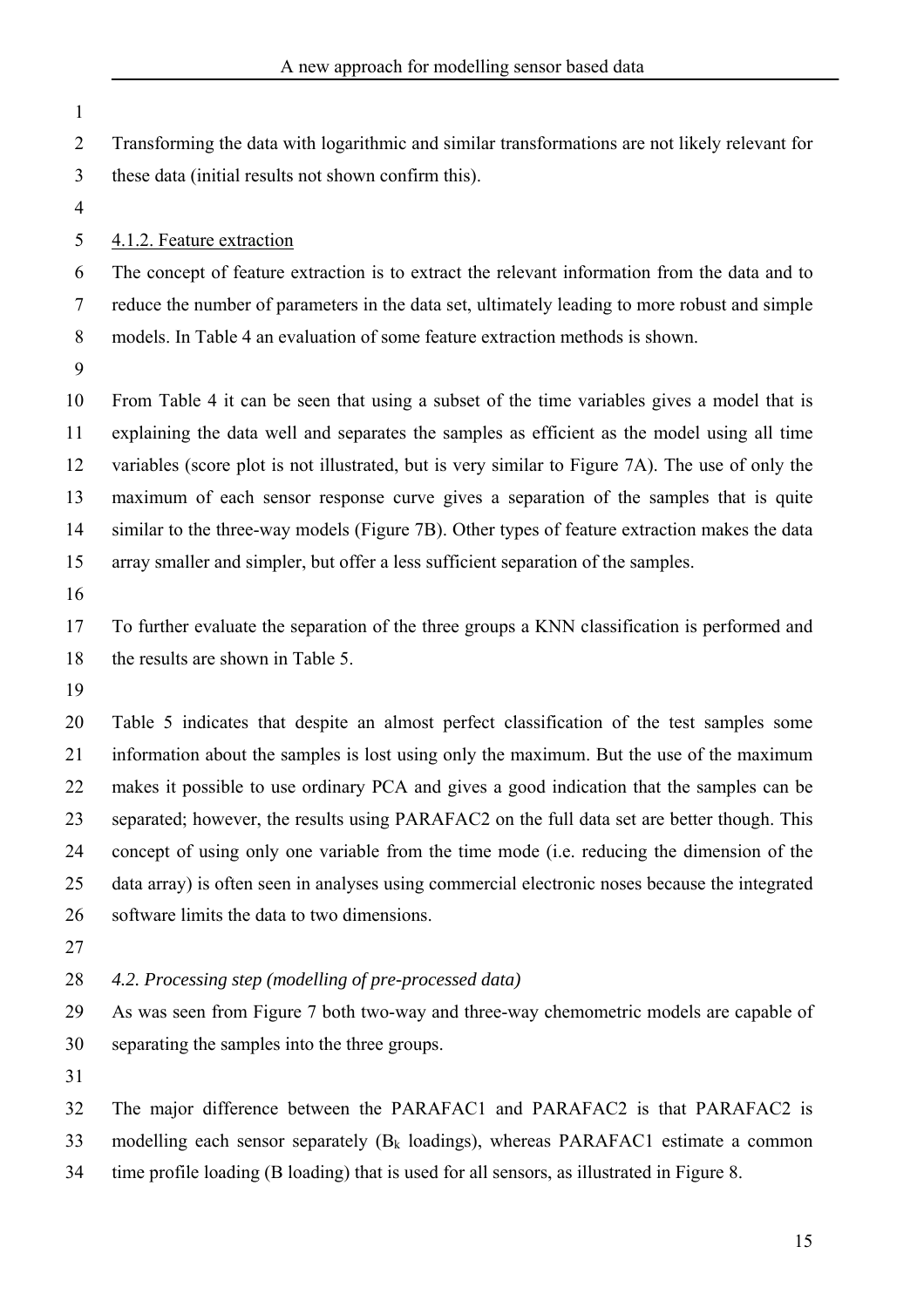2 3 4 5 6 The scale showing the size of the  $B_k$  loadings is arbitrary and can not be directly compared to the real time profiles. Both component one and two of the PARAFAC2 model contributes to the  $B_k$  loadings, but it is seen that the contribution from component one is rather noisy and much smaller in magnitude than the loadings of the time profiles given in component two.

7 8 9 10 PARAFAC2 includes eleven different time profile loadings and this gives a superior separation of the samples as seen from Figure 7A. However, for each component some of the time profiles seem to differ only on the magnitude level and thus a model like PARAFAC1 might be adequate to describe the fewer common time profile shapes.

11

1

12 13 14 15 From pre-analyses (e.g. split-half and core consistency analyses) it was found that the more restricted PARAFAC1 model also needs two components to give the optimal (unique) solution. However, as shown in Figure 9 the samples are not separated in the same efficient way as for PARAFAC2 (and PCA).

16

17 18 19 20 21 22 23 The time profile loadings for PARAFAC1 in Figure 8 also shows that the two components have shapes that are very similar to the real sensor response curves (Figure 2). This suggests that the information of the shifted time profiles is not included in the model, but that only an average sensor time profile is allowed for each component. This could indicate that more components are needed to describe the shifted behaviour of the sensor signals. However, the model gets worse including more than two components - thus PARAFAC1 seems to be a too restricted model for this data.

24

25 26 27 28 29 30 31 The insufficient separation of the samples using PARAFAC1 indicates that this kind of data is not strictly tri-linear, but rather that the time profile of each sensor should be modelled independently, as is the case using PARAFAC2. The result from the PCA model also suggests that most information of the different samples is located in the peak, and in particular in the maximum of the signal. However, ignoring the three-way structure of the original data tends to give a less sufficient separation of the samples and suggests that important information also can be found in the rest of the time profile curve.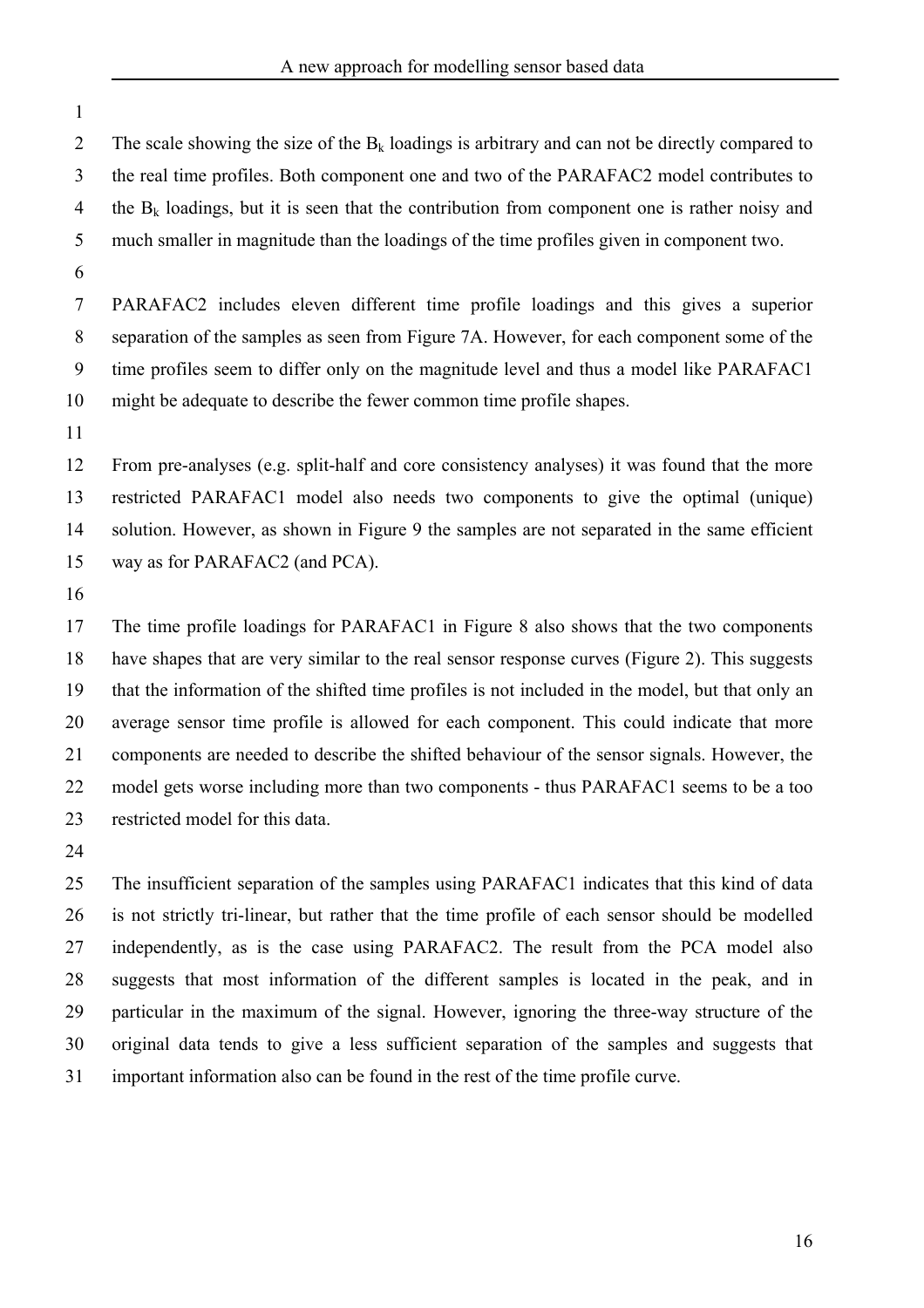## 1 **5. Conclusion**

2 3 4 5 6 7 In this article the processing of sensor based data has been outlined and PARAFAC2 has been suggested for enabling analysis of the raw data even when there are time shifts. Refraining from extracting features is expected to make it possible to extract more information in situations where more subtle details of the data are needed for proper quantification or classification. The extent, to which this is feasible, in general, remains to be explored in various contexts.

8

9 10 11 12 13 Choosing appropriate pre-processing and model requires knowledge of the data structure and the model. For sensor based data the PARAFAC2 model that handles shifted profiles offers some advantages compared to related methods such as PCA. However, the structure of the PARAFAC2 model requires a more careful interpretation of the model parameters and an extensive post-processing procedure could be essential to the concluding interpretation.

14

15 16 17 18 19 The electronic nose combined with the correct data pre-processing, processing and postprocessing was found to have the potential to be a fast, easy to use and suitable analytical methods in the application, but some important hurdles must be passed before this method can be introduced as an at-line method. Most notably, more experience is needed in using the multi-way approach for analyzing sensor data.

- 20
- 21

### 22 **Acknowledgements**

23 24 25 26 The authors are grateful to the Danish Technical University (DTU), Lyngby, Denmark for placing the electronic nose at our disposal and for providing expertise on this field. We also wish to thank Pingvin Lakrids, Toms Group A/S, Avedøre, Denmark for letting us use their facilities to produce the samples.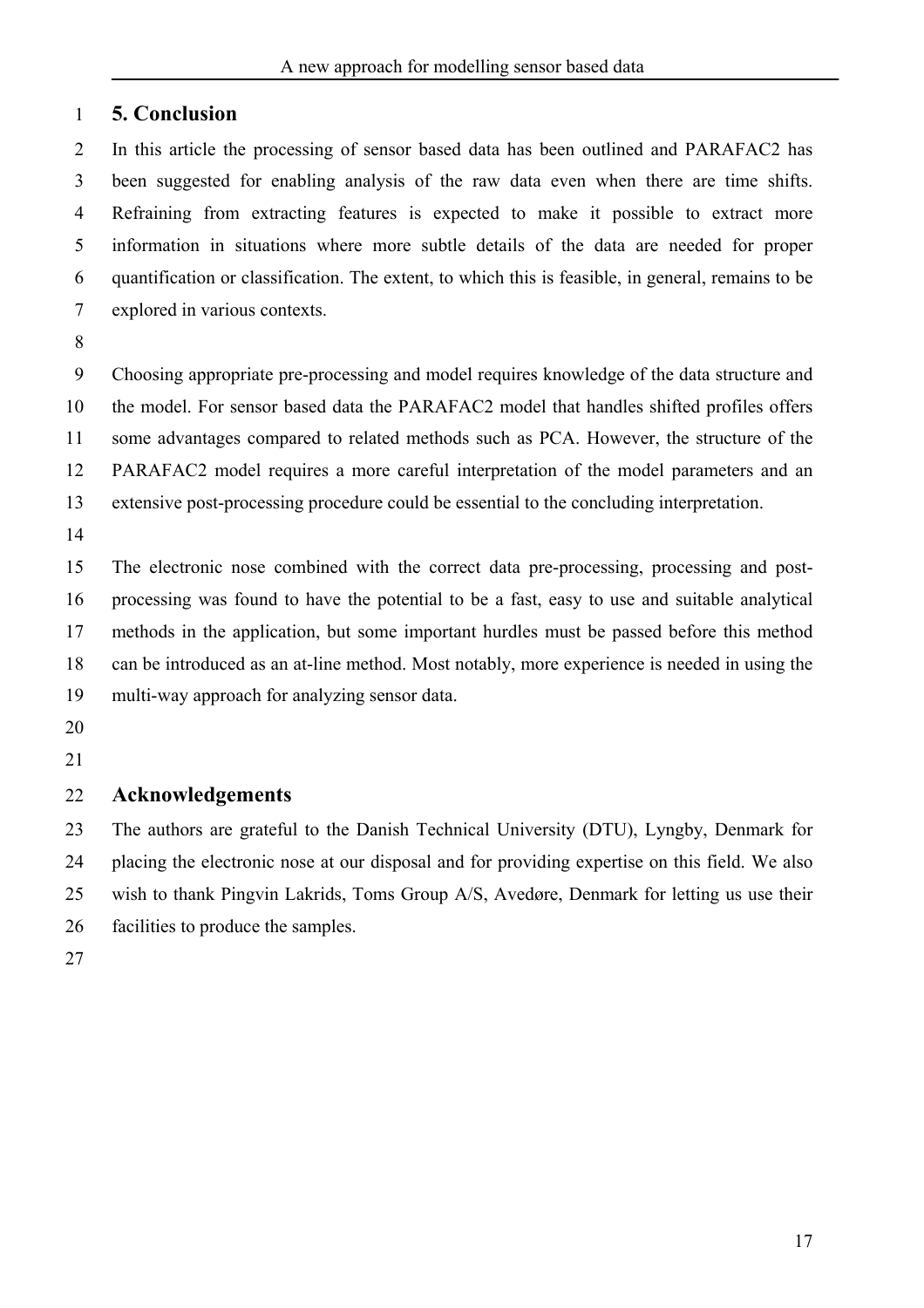| <b>References</b> |
|-------------------|
|                   |

- 2 3 [1] P.N. Bartlett, J.W. Gardner, Sensors and Sensory Systems for an Electronic Nose. Kluwer Academic Publishers, London, UK, 1992.
- 5 6 7 [2] C. Gretsch, J. Delarue, A. Toury, P. Visani, R. Liardon, Detection of aroma above a coffee powder: limits and perspectives of electronic sensors. ASIC Conference -  $17<sup>th</sup>$  International Scientific Colloquium on Coffee, Nairobi, Kenya, 1997.
- 9 10 [3] Y.G. Martín, J.L.P. Pavon, B.M. Cordero, C.G. Pinto, Classification of vegetable oils by linear discriminant analysis of Electronic Nose data, Analytica Chimica Acta 384 (1999) 83-94.
- 12 13 14 [4] R.N. Bleibaum, H. Stone, T. Tan, S. Labreche, E. Saint-Martin, S. Isz, Comparison of sensory and consumer results with electronic nose and tongue sensors for apple juices, Food Quality and Preference 13 (2002) 409-422.
- 15

4

8

11

- 16 17 18 [5] H.-Y. Chung, J.A. Partridge, B.R. Harte, Discrimination of light oxidized off-flavors in milk and cheddar cheese using solid-phase microextraction - gas chromatography and the olfactory sensing technique. Proceedings of the 13th IAPRI Conference on Packaging (2002) 1144-1155.
- 20 21 22 [6] J.W. Gardner, M. Craven, C. Dow, E.L. Hines, The prediction of bacteria type and culture growth phase by an electronic nose with a multi-layer perception network, Measurement Science & Technology 9 (1998) 120-127.
- 23

- 24 25 26 [7] S. Roussel, G. Forsberg, V. Steinmetz, P. Grenier, V. Bellon-Maurel, Optimisation of electronic nose measurements. Part I: Methodology of Output Feature Selection, Journal of Food Engineering 37 (1998) 207-222.
- 28 29 [8] T. Eklöv, P. Mårtensson, I. Lundström, Selection of Variables for Interpreting Multivariate Gas Sensor Data. Analytica Chimica Acta 381 (1999) 221-232.
- 30
- 31 32 [9] C. Distante, M. Leo, P. Siciliano, K.C. Persaud, On the study of feature extraction methods for an electronic nose, Sensors and Actuators B 87(2) (2002) 274-288.
- 33
- 34 35 [10] R. Gutierrez-Osuna, H.T. Nagle, B. Kermani, S.S. Schiffman, Handbook of Machine Olfaction, WILEY-VCH Verlag GmbH & Co., Weinheim, Germany, 2003.
- 36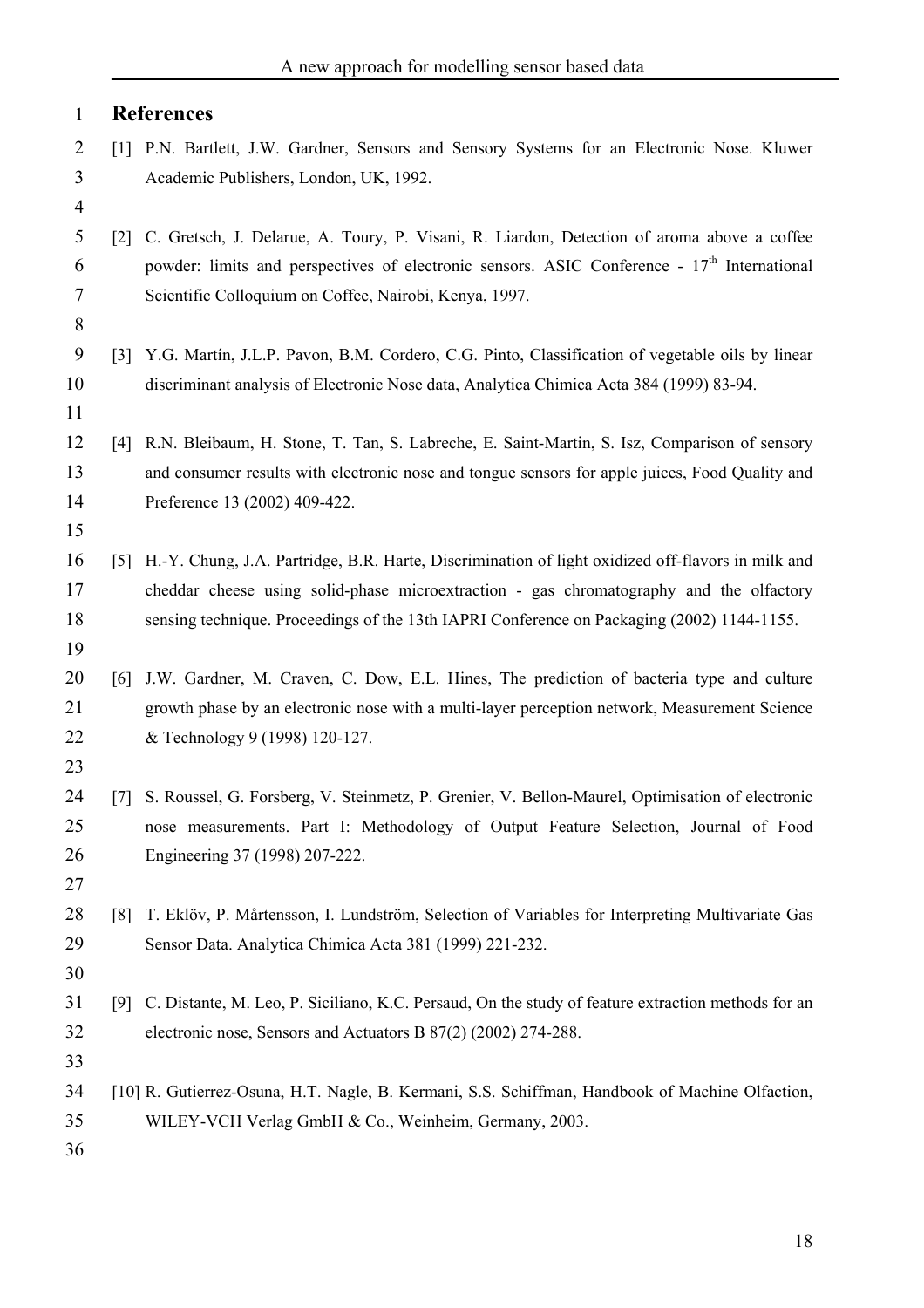| $\mathbf{1}$   | [11] R. Bro, A.K. Smilde, Centering and scaling in component analysis, Journal of Chemometrics 17   |
|----------------|-----------------------------------------------------------------------------------------------------|
| $\overline{2}$ | $(2003)$ 16-33.                                                                                     |
| 3              |                                                                                                     |
| $\overline{4}$ | [12] R. Bro, PARAFAC – Tutorial and Applications, Chemometrics and Intelligent Laboratory           |
| 5              | Systems 38 (1997) 149-171.                                                                          |
| 6              |                                                                                                     |
| $\overline{7}$ | [13] H.A.L. Kiers, Towards a standardized notation and terminology in multiway analysis, Journal of |
| 8              | Chemometrics 14 (2000) 105-122.                                                                     |
| 9              |                                                                                                     |
| 10             | [14] R.A. Harshman, Foundations of the PARAFAC procedure: Model and conditions for an               |
| 11             | 'explanatory' multi-mode factor analysis, UCLA Working Papers in Phonetics 16 (1970) 1-84.          |
| 12             |                                                                                                     |
| 13             | [15] N.D. Sidiropoulos, R. Bro, On the uniqueness of multilinear decomposition of N-way arrays,     |
| 14             | Journal of Chemometrics 14 (2000) 299-240.                                                          |
| 15             |                                                                                                     |
| 16             | [16] B.M. Wise, N.B. Gallagher, E.B. Martin, Application of PARAFAC2 to fault detection and         |
| 17             | diagnosis in semiconductor etch, Journal of Chemometrics 15 (2001) 285-298.                         |
| 18             |                                                                                                     |
| 19             | [17] R.A. Harshman, M.E. Lundy, PARAFAC: Parallel Factor Analysis, Computational Statistics &       |
| 20             | Data Analysis 18 (1994) 39-72.                                                                      |
| 21             |                                                                                                     |
| 22             | [18] R. Bro, H.A.L. Kiers, C.A. Andersson, PARAFAC2 - Part II. Modelling chromatographic data       |
| 23             | with retention time shifts, Journal of Chemometrics 13 (1999) 295-309.                              |
| 24             |                                                                                                     |
| 25             | [19] H.A.L. Kiers, J.M.F ten Berge, R. Bro, PARAFAC2 - Part I. A direct fitting algorithm for the   |
| 26             | PARAFAC2 model, Journal of Chemometrics 13 (1999) 275-294.                                          |
| 27             |                                                                                                     |
| 28             | [20] R.A. Harshman, PARAFAC2: Mathematical and technical notes. UCLA Working Papers in              |
| 29             | Phonetics 22 (1972) 30-44.                                                                          |
| 30             |                                                                                                     |
| 31             | [21] S. Wold, C. Albano, W. J. Dunn, III, U. Edlund, K. H. Esbensen, P. Geladi, S. Hellberg, E.     |
| 32             | Johansson, W. Lindberg, and M. Sjöström, Multivariate data analysis in chemistry, in: B. R.         |
| 33             | Kowalski (Ed.), Chemometrics - Mathematics and Statistics in Chemistry, D. Reidel Publishing        |
| 34             | Company, Dordrecht, Netherlands, 1984.                                                              |
| 35             |                                                                                                     |
| 36             |                                                                                                     |
| 37             |                                                                                                     |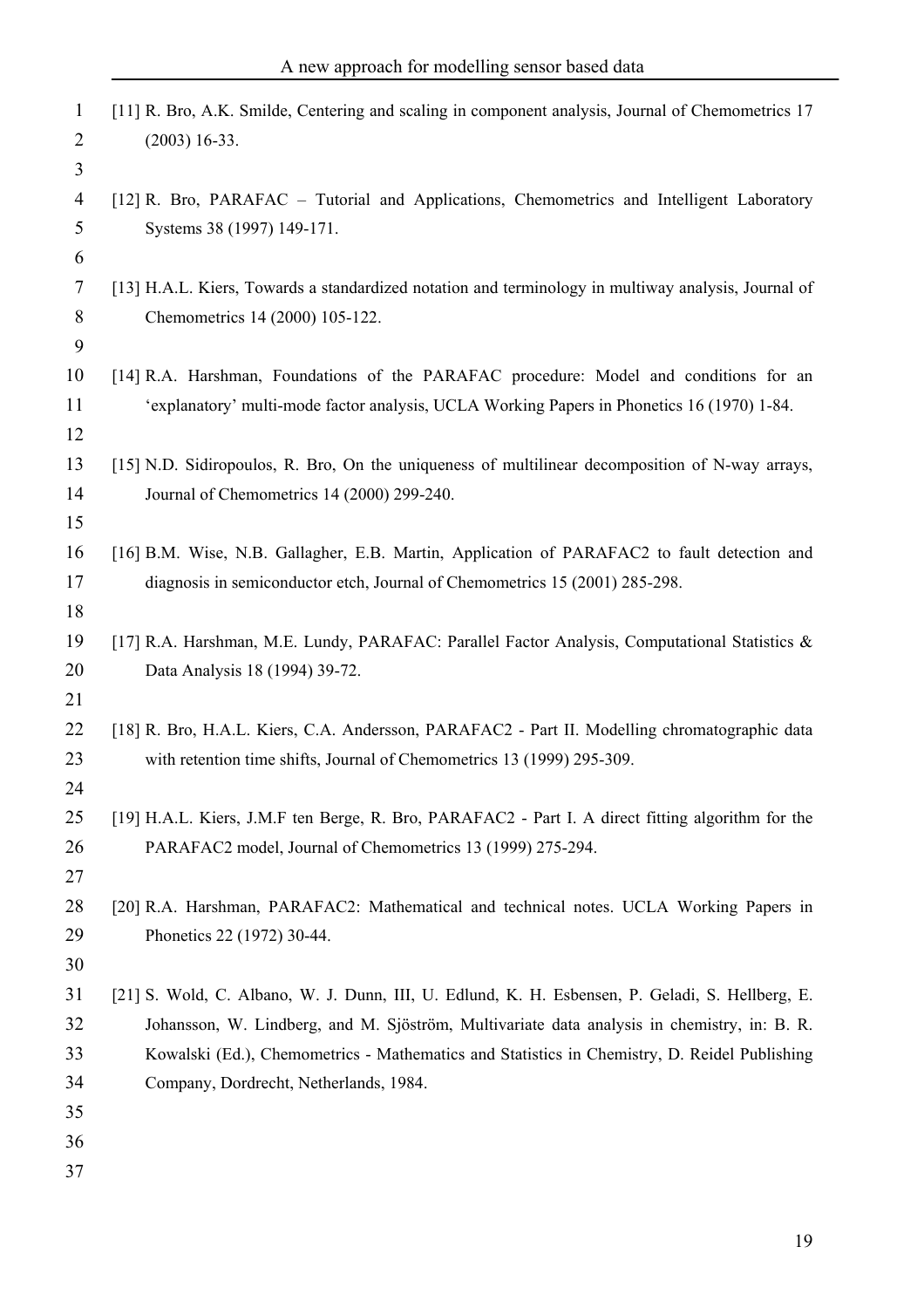| $\mathbf{1}$   | <b>Figure legends</b>                                                                                    |
|----------------|----------------------------------------------------------------------------------------------------------|
| $\overline{2}$ | Figure 1. Example of three-way data set, X from an electronic nose.                                      |
| 3              |                                                                                                          |
| 4              | Figure 2. Left: Raw/Real sensor signal and Right: Baseline corrected sensor signal - (S-                 |
| 5              | S0)/S0: of one sample and eleven MOS (Metal Oxide Semiconductive) sensors.                               |
| 6              |                                                                                                          |
| 7              | Figure 3. Illustration of the principles of data that can be modelled with PCA (A) and of data           |
| 8              | that show shifted profiles and thus can not be modelled using PCA (B). X is the two-way                  |
| 9              | data; T is the score vector and P the loading vector.                                                    |
| 10             |                                                                                                          |
| 11             | Figure 4. Three-way nose data of dimension I (samples) $\times$ J (times) $\times$ K (sensors). The data |
| 12             | can be matricized to two-way data by concatenating every frontal slab next to each other.                |
| 13             | Note that sensors in the second $(J)$ mode and time in the third $(K)$ mode is then confounded in        |
| 14             | the resulting matrix. The data can also alternatively be unfolded in the other modes.                    |
| 15             |                                                                                                          |
| 16             | Figure 5. Graphical explanation of the principles of the PCA model (A) and PARAFAC1                      |
| 17             | model (B) using a two-component model as an example.                                                     |
| 18             |                                                                                                          |
| 19             | Figure 6. Graphical description of the PARAFAC2 model. Data: Sensors $\times$ Time $\times$ Samples.     |
| 20             | Mode A: sensors, mode B: time profiles, and mode C: samples.                                             |
| 21             |                                                                                                          |
| 22             | Figure 7. Score plots for PARAFAC2/PCA models. (A): PARAFAC2 model of the fractional                     |
| 23             | baseline corrected data centering the sample mode and scaling the sensor mode (Data size:                |
| 24             | $17 \times 241 \times 11$ ). (B) PCA model of data where the maximum of each sensor signal is extracted  |
| 25             | (Data size: $17\times11$ ).                                                                              |
| 26             |                                                                                                          |
| 27             | Figure 8. $B_k$ loadings (time profile loadings) for each sensor of the PARAFAC2 model                   |
| 28             | component 1 (A) and component 2 (B). B loadings for a PARAFAC1model with two                             |
| 29             | components (C). From pre-analyses the number of components is found to be the most                       |
| 30             | optimal describing the pre-processed data for the given model.                                           |
| 31             |                                                                                                          |
| 32             | Figure 9. Score plot for samples for a PARAFAC1 model with 2 components.                                 |
|                |                                                                                                          |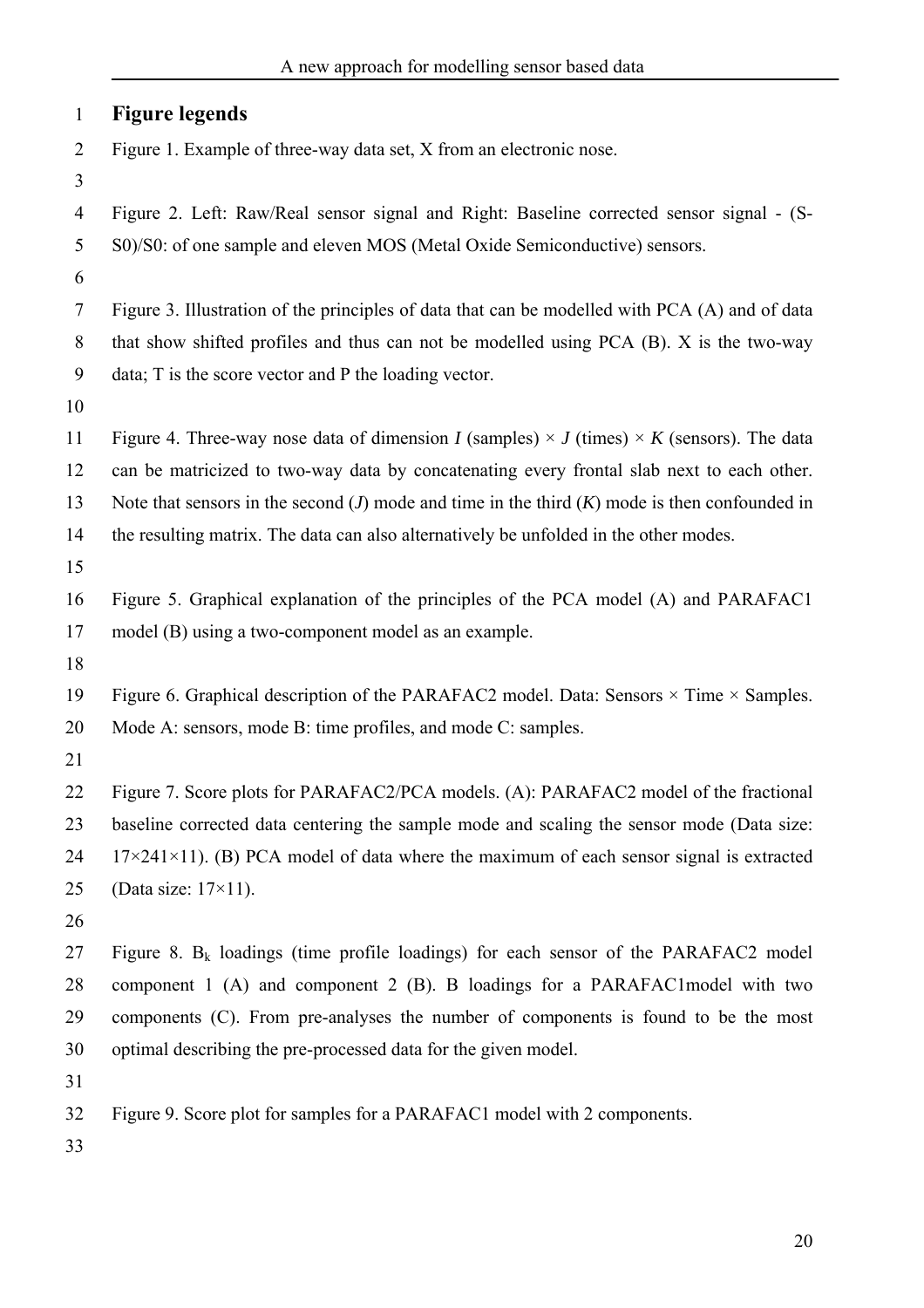# 1 **Table legends**

2 Table 1. Baseline correction formulas for MOS sensors (modified from [9])

3

4 5 6 Table 2. Characteristics of plots from the different chemometric models (in brackets are shown the number of elements of an  $I \times J \times K$  array in the different plots). Unfold PCA is PCA performed on the three-way array rearranged (unfolded) to a matrix.

7

8 9 10 11 Table 3. Baseline correction methods and use of centering and/or scaling evaluated from explained variance and score plots from PARAFAC2 models. Two components are included in all models. Note that explained variance is in percentage of pre-processed data and hence not directly comparable for different models.

12

13 Table 4. Feature extractions based on fractional pre-scaled data evaluated from PARAFAC2

14 15 model  $(N>2)$  and PCA models  $(N=2)$ . Two components are used in each model and the sample mode is centered and sensor mode scaled.

16

17 18 Table 5. Results from KNN classification calculating the distance from each test sample to the three nearest neighbours. The test set consists of one sample randomly selected from each

- 19 licorice group. Sixty samples were evaluated for each model.
- 20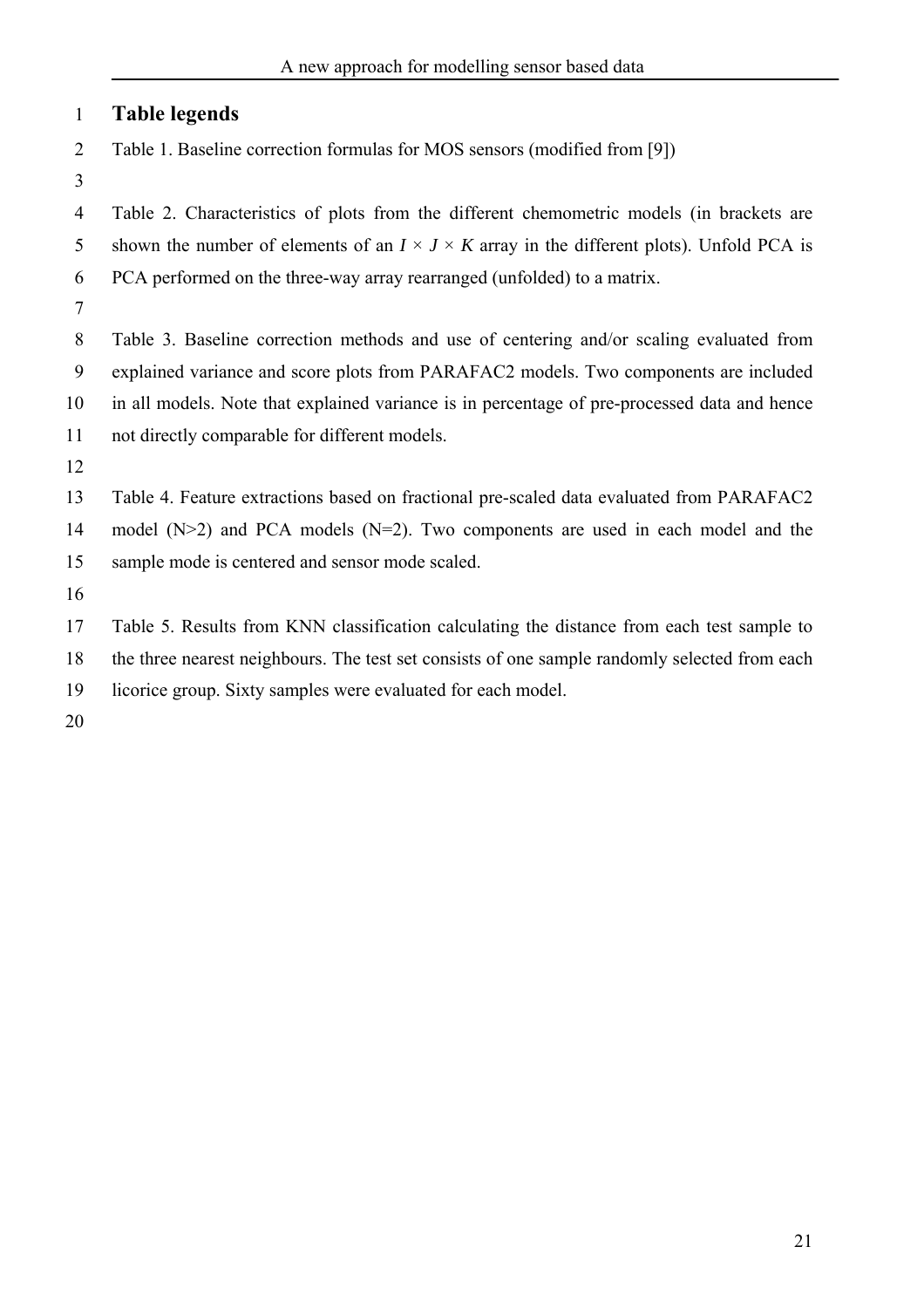# **Figures**

 Figure 1

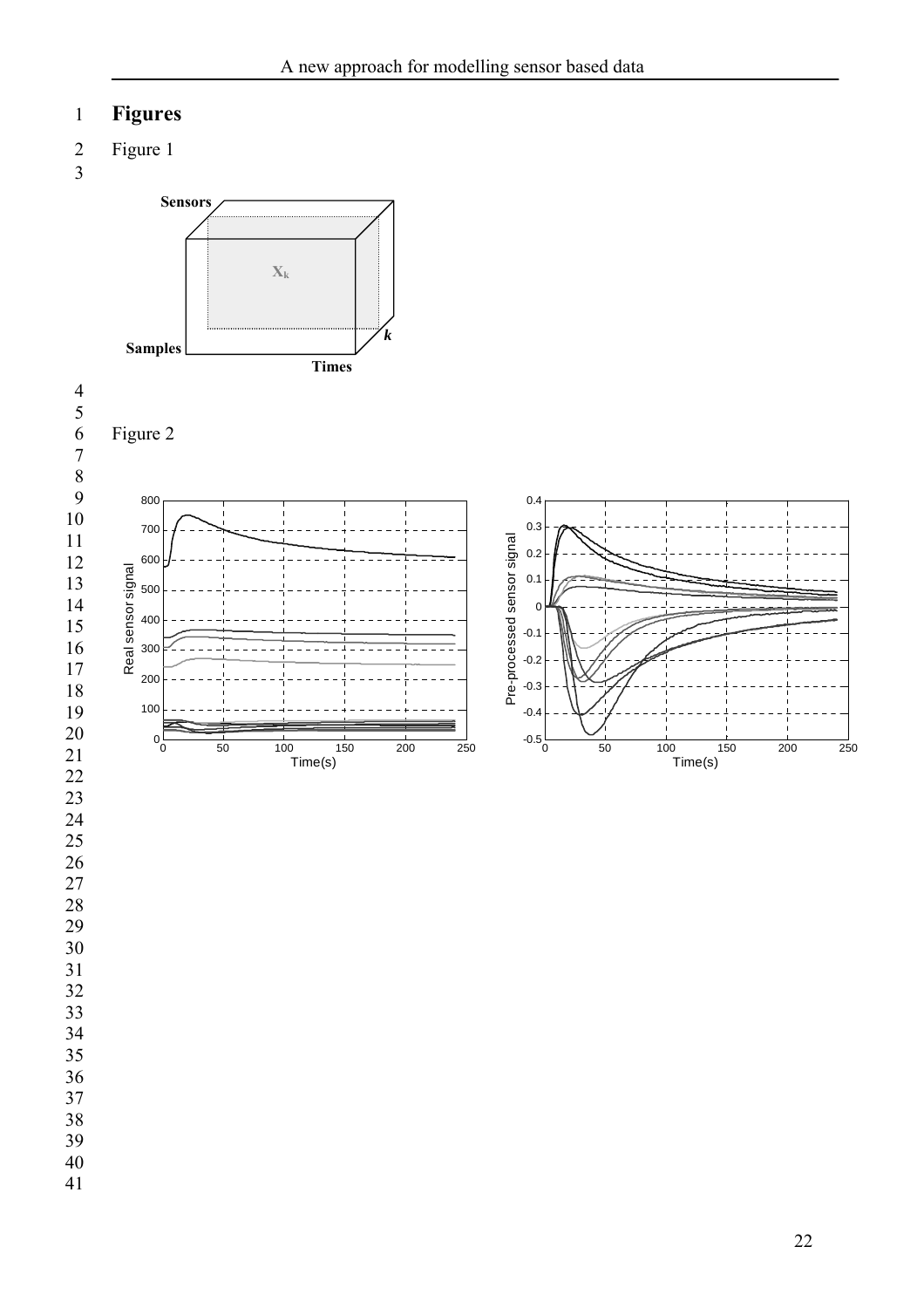

- 
- 
- 
- 
- 
- 
- 
-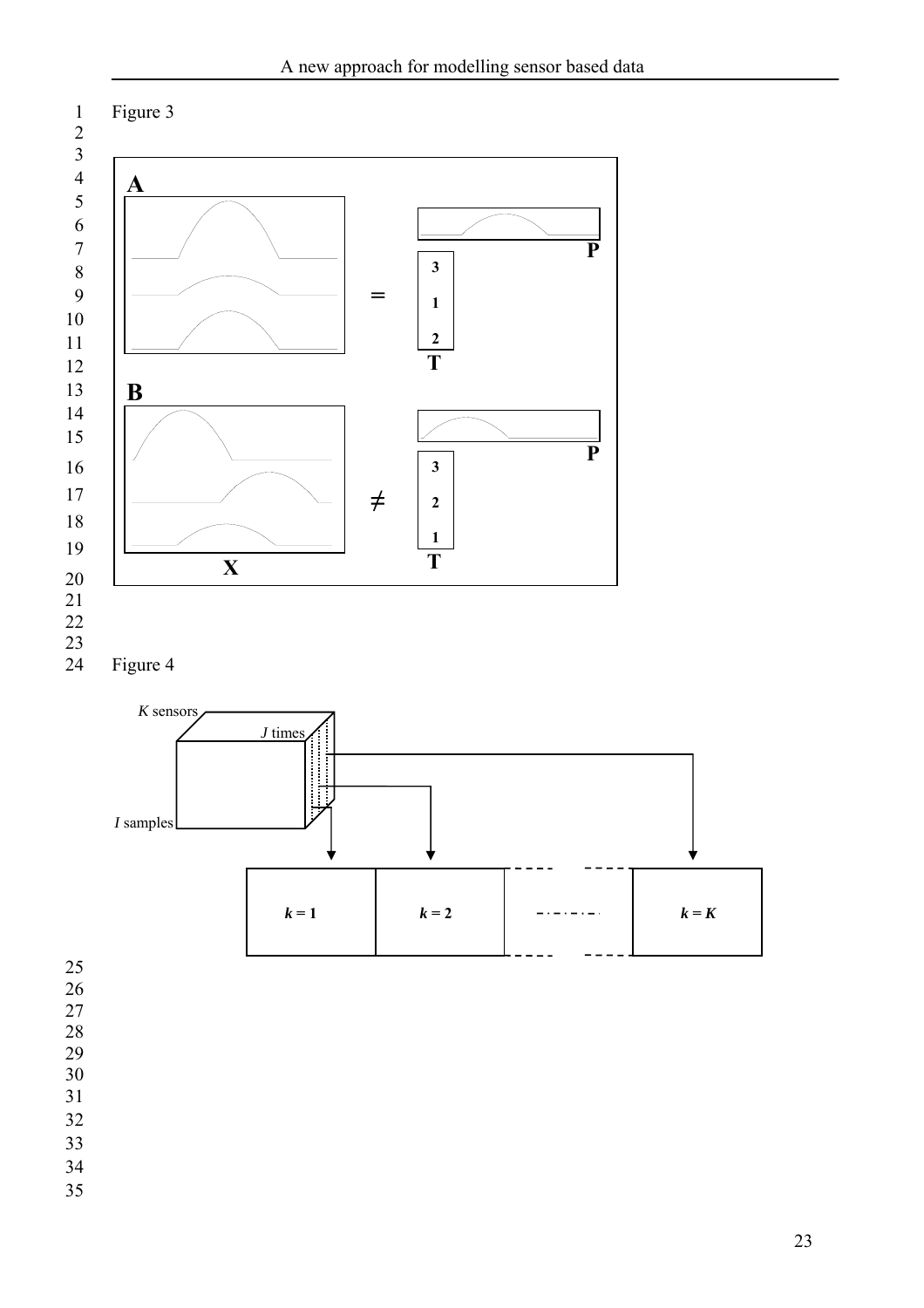```
1 
     Figure 5
```


3 4 5

-0.4

-0.2



-0.08 -0.06 -0.04 -0.02

-0.4 -0.2 0 0.2 0.4 0.6

 $-BAD-2$ 

- BAD

BAD-3

BAD-1

Score 1

FBAD-2

BAD-2

BAD<sup>BAD-4</sup>

-0.6 -0.4 -0.2 0 0.2 0.4 0.6 0.8

GOOD-2

GOOD-1 GOOD-5

 $\bar{3}$ OOD-6

 $D=3$ 

Scores on PC 1 (98.54%)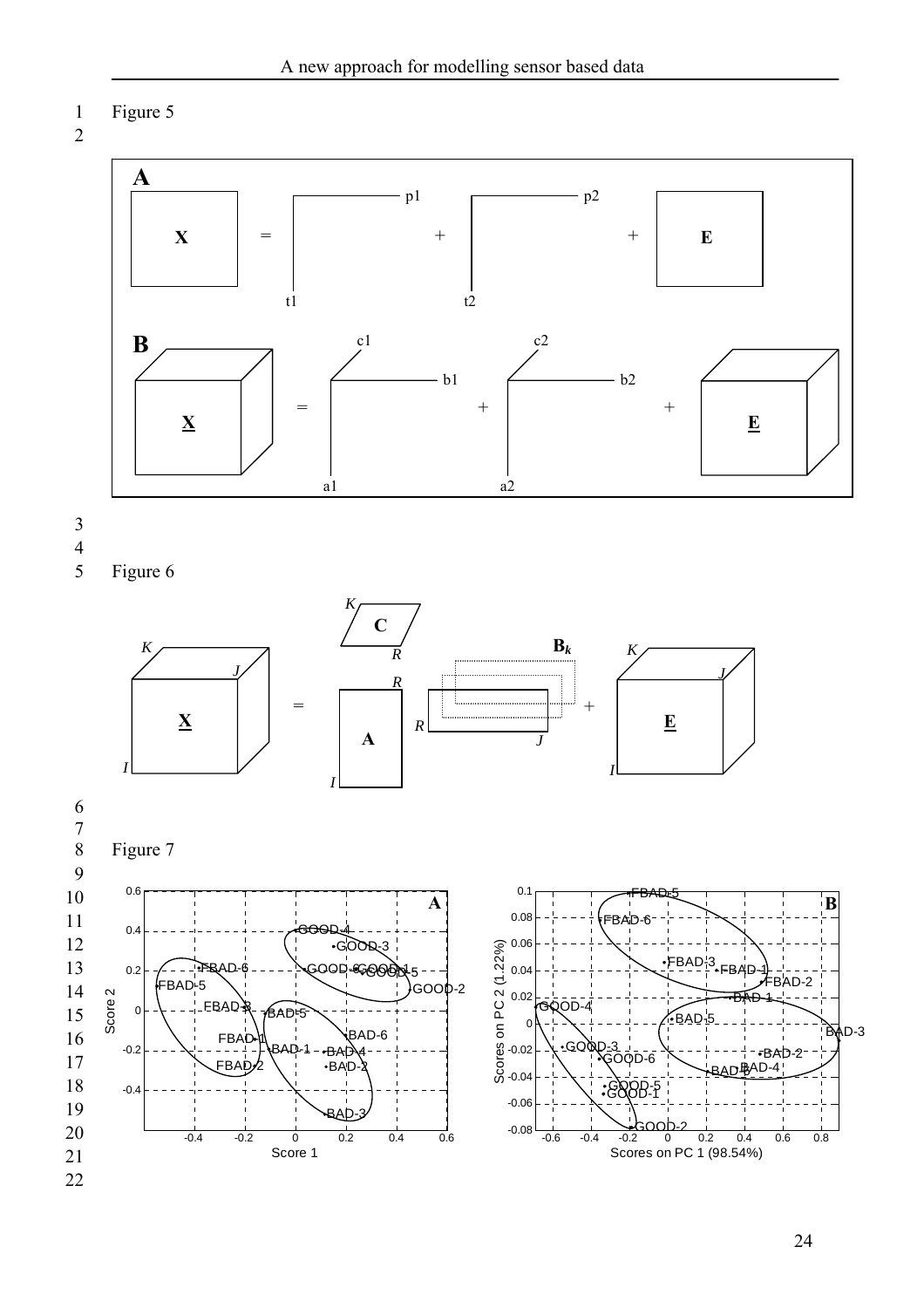

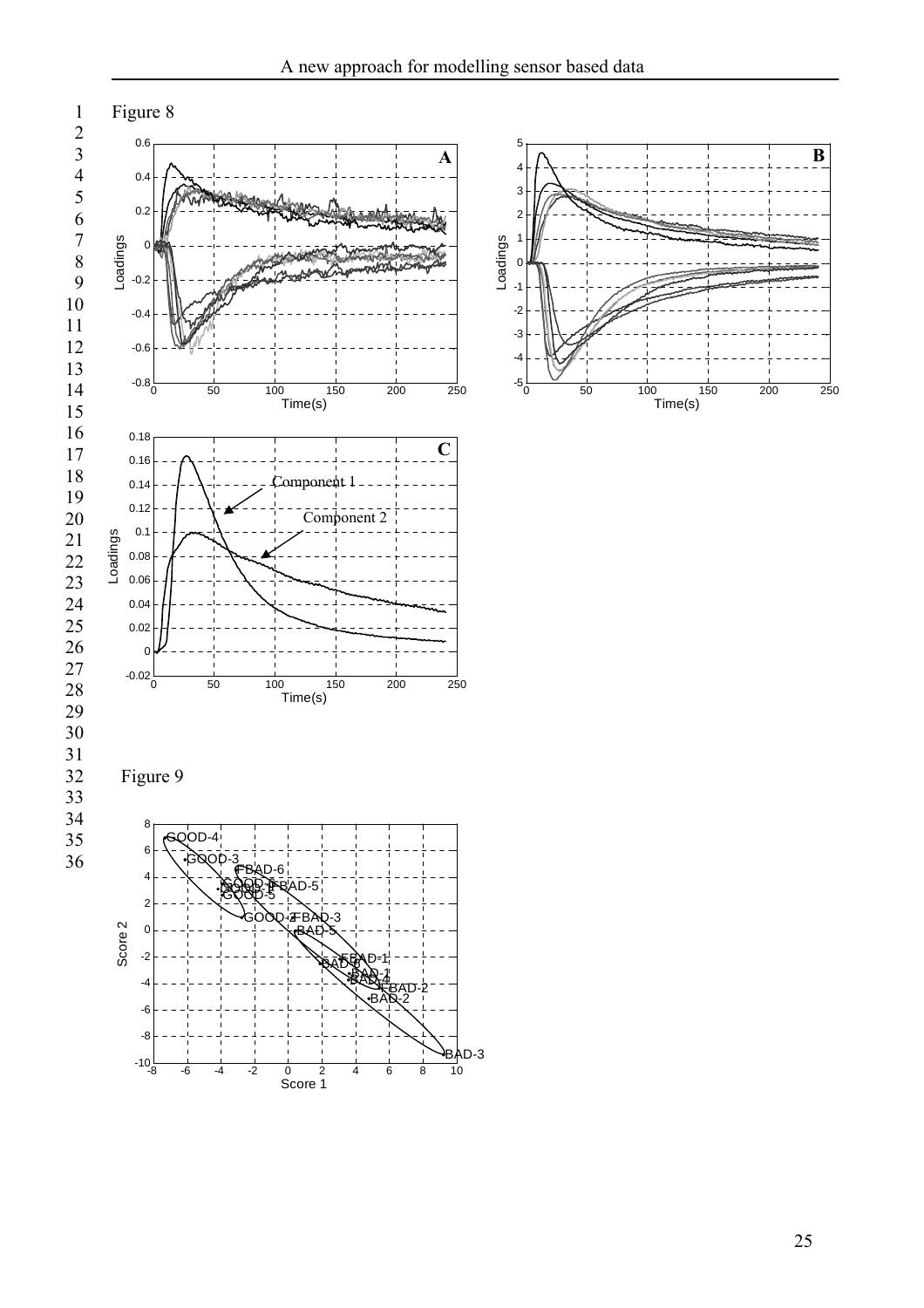# 1 **Tables**

2

3 Table 1

| <b>Method</b> | Formula <sup>(1)</sup> |
|---------------|------------------------|
| Difference    | $S(t) - S_0$           |
| Relative      | $S(t) / S_0$           |
| Fractional    | $(S(t) - S_0) / S_0$   |

 $\overline{^{(1)}S_0}$  is the baseline signal (signal of the carrier gas) and S(t) the signal after a certain time.

6

5

7 8

### Table 2

| 2                 |
|-------------------|
|                   |
| I<br>ı<br>I<br>۰. |

| Model       | <b>Mode A</b>    | Mode B (time) $(1)$                            | Mode C             |
|-------------|------------------|------------------------------------------------|--------------------|
| Unfold PCA  | Score plot $(I)$ | Loading plot $(J \times K)^{(2)}$              |                    |
| $PCA^{(3)}$ | Score plot $(I)$ | Loading plot $(K)$                             |                    |
| PARAFAC1    | Score plot $(I)$ | Sensor signal vs. Time $(J \times R)$          | Loading plot $(K)$ |
| PARAFAC2    | Score plot $(I)$ | Sensor signal vs. Time $(J \times K \times R)$ | Loading plot $(K)$ |

10  $\overline{^{(1)}R}$  is the number of components in the model

11 (2) Mode B is nested within mode C giving a complex loading plot with many loading elements

12 <sup>(3)</sup> Extracting one feature of mode B reduces the data size to  $\overrightarrow{I} \times \overrightarrow{K}$ 

13

14

### 15 Table 3

16

|                           | Centering and/or scaling |           |                |                          | <b>Model characteristics</b> |         |                                       |
|---------------------------|--------------------------|-----------|----------------|--------------------------|------------------------------|---------|---------------------------------------|
| <b>Method</b>             | <b>None</b>              | Centering | <b>Scaling</b> | Centering<br>$+$ scaling | <b>Explained</b><br>variance |         | <b>Separation</b><br>of samples $(2)$ |
| Difference <sup>(1)</sup> |                          |           | X              |                          | 99.96                        | $++$    | B-FB                                  |
| $S-S_0$                   |                          |           |                | X                        | 99.06                        | $++$    | $B-FB$                                |
|                           | X                        |           |                |                          | 99.97                        |         |                                       |
| Fractional                |                          | X         |                |                          | 99.30                        | $++$    | $B-FB$                                |
| $(S-S_0)/S_0$             |                          |           | X              |                          | 99.96                        |         |                                       |
|                           |                          |           |                | X                        | 99.20                        | $+ +$   |                                       |
|                           | X                        |           |                |                          | 99.99                        | $+ (+)$ | $B-FB$                                |
| Relative                  |                          | X         |                |                          | 99.30                        | $+ (+)$ | $B-FB$                                |
| $S/S_0$                   |                          |           | X              |                          | 99.99                        | $+ (+)$ | $B-FB$                                |
| $(1)$ $\alpha$ $\cdots$   |                          |           |                | X                        | 99.30                        | $+ (+)$ | $B-FB$                                |

17  $(1)$  Scaling is essential for this baseline correction method

18 19 20 21 <sup>(2)</sup> Separation of normal and deviating licorices evaluated from score plots with the first component plotted against the second. -: no separation,  $+$ : some separation, and  $+$  +: samples are well separated. Symbols in brackets indicate a less significant separation than the same symbol with no brackets. Letters - G: good, B: bad, FB: Fabricated bad – are used to indicate which groups that are not 'perfectly' separated.

22

23 24

25

26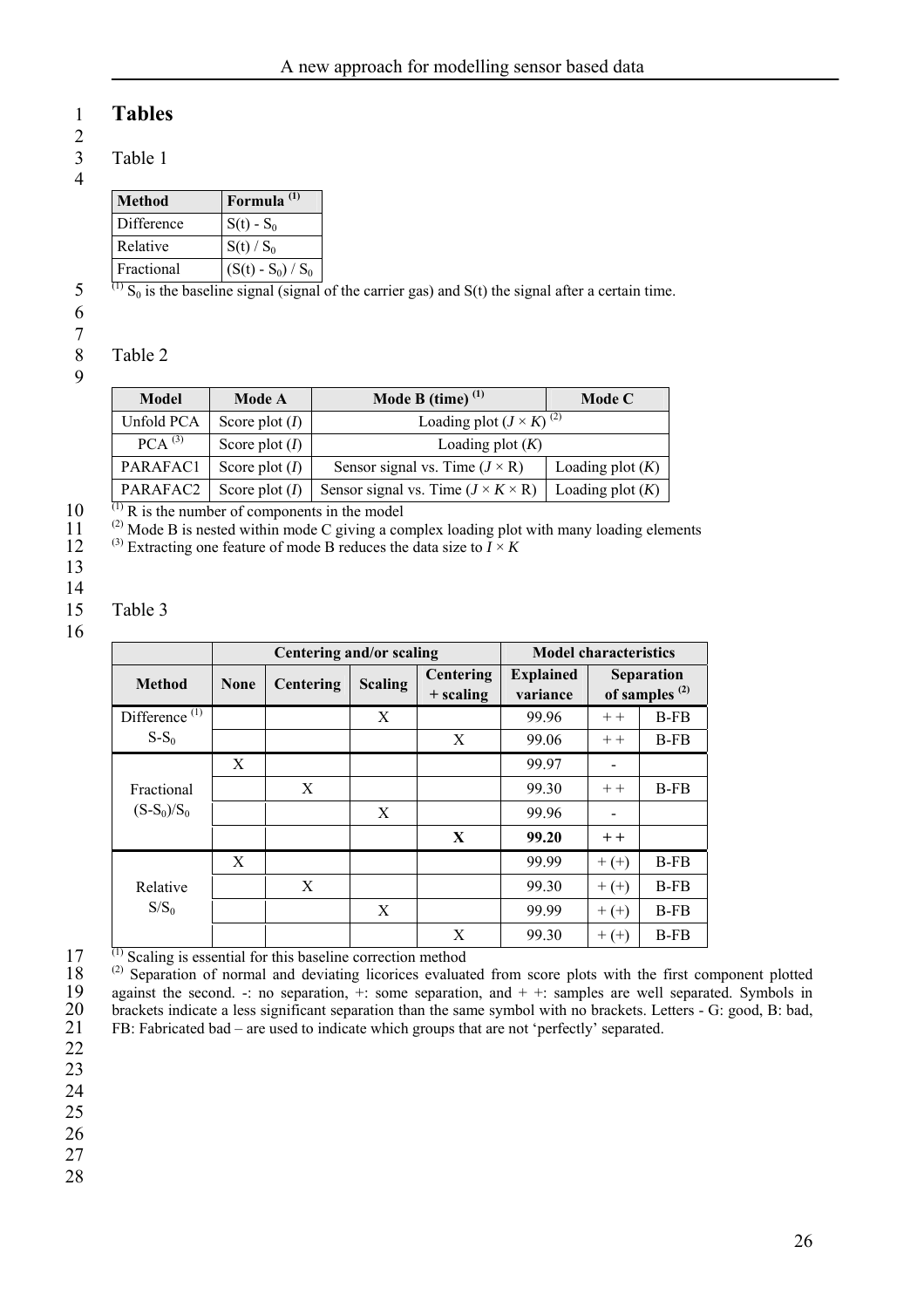# Table 4

## 2 3

1

| <b>Feature extraction</b> |          | Size of array             | <b>Model</b>       | <b>Explained</b><br>variance | <b>Separation</b><br>of samples $(4)$ |
|---------------------------|----------|---------------------------|--------------------|------------------------------|---------------------------------------|
| All time variables $(1)$  |          | $17 \times 241 \times 11$ | PARAFAC2           | 99.20                        | $++$                                  |
|                           | $d = 3$  | $17 \times 81 \times 11$  | PARAFAC2           | 99.21                        | $++$                                  |
| Subset of time            | $d = 7$  | $17 \times 35 \times 11$  | PARAFAC2           | 99.21                        | $++$                                  |
| variables $^{(2)}$        | $d = 20$ | $17 \times 13 \times 11$  | PARAFAC2           | 99.21                        | $+ +$                                 |
|                           | $d = 40$ | $17 \times 7 \times 11$   | PARAFAC2           | 99.15                        | $++$                                  |
| Absolute maximum          |          | $17 \times 11$            | <b>PCA</b>         | 99.76                        | $+ +$                                 |
| Max adsorption slope      |          | $17 \times 11$            | PCA <sup>(3)</sup> | 92.31                        |                                       |
| Max desorption slope      |          | $17 \times 11$            | PCA <sup>(3)</sup> | 89.11                        |                                       |

<sup>(1)</sup> PARAFAC2 model from Table 3 that is fractional pre-scaled, sample mode centered and sensor mode scaled

5 <sup>(2)</sup> Subset using every d variable in the time mode (data array  $\underline{\mathbf{X}}$ :  $17 \times 1$ :d:241 × 11). If the size of the time mode is not divisible with d, the number of features selected will be rounded to the lowest integer.

6 7  $^{(3)}$  Five components in the PCA model

8  $^{(4)}$  See Table 3.

9

## 10

### 11 Table 5

|          | <b>Classification</b> |           |
|----------|-----------------------|-----------|
| Model    | <b>Correct</b>        | Incorrect |
| PCA      | 57                    |           |
| PARAFAC2 | 59                    |           |

13

14 15

16

17

18

19 20

21

22

23